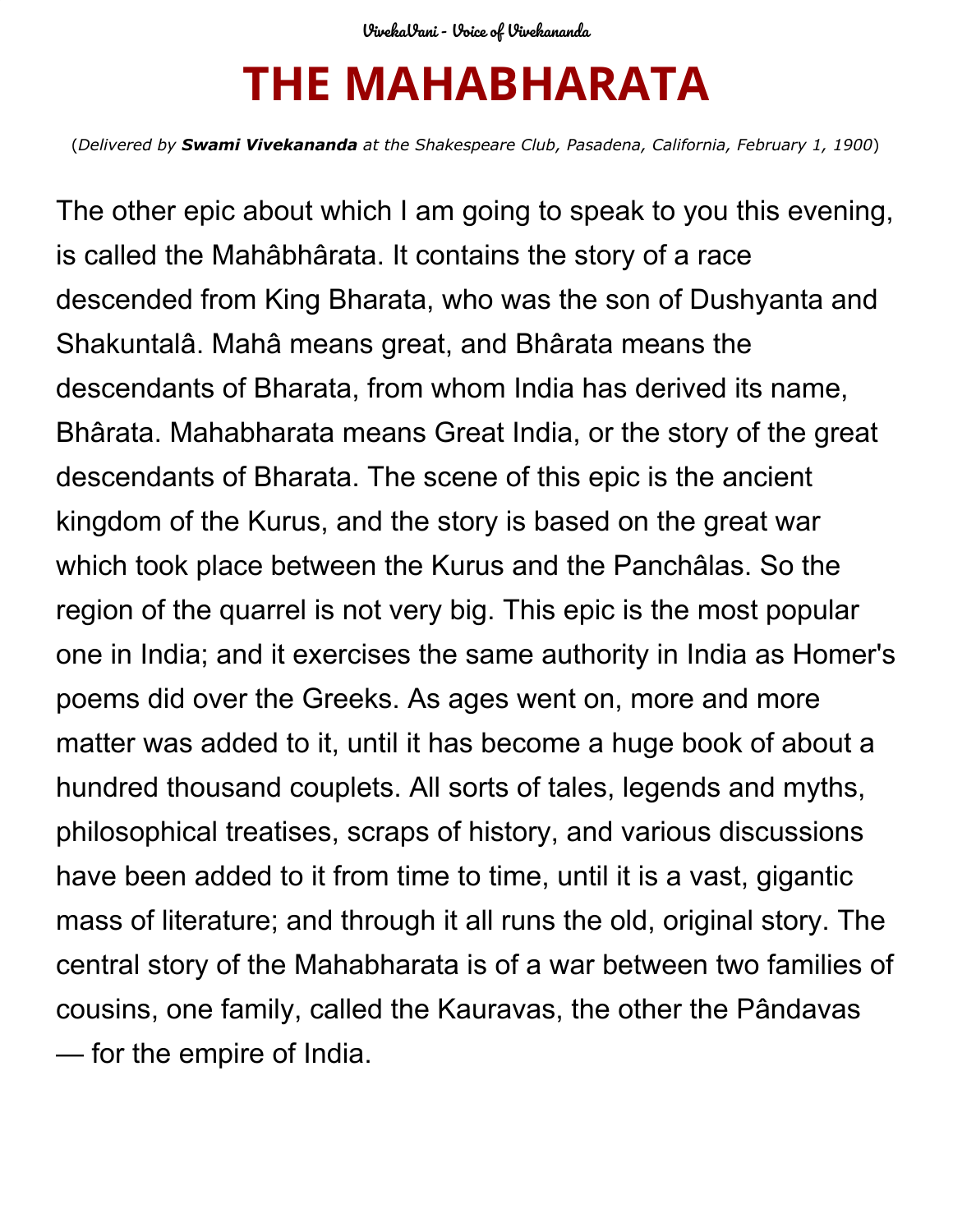The Aryans came into India in small companies. Gradually, these tribes began to extend, until, at last, they became the undisputed rulers of India. and then arose this fight to gain the mastery, between two branches of the same family. Those of you who have studied the Gitâ know how the book opens with a description of the battlefield, with two armies arrayed one against the other. That is the war of the Mahabharata.

There were two brothers, sons of the emperor. The elder one was called Dhritarâshtra, and the other was called Pându. Dhritarashtra, the elder one, was born blind. According to Indian law, no blind, halt, maimed, consumptive, or any other constitutionally diseased person, can inherit. He can only get a maintenance. So, Dhritarashtra could not ascend the throne, though he was the elder son, and Pandu became the emperor.

Dhritarashtra had a hundred sons, and Pandu had only five. After the death of Pandu at an early age, Dhritarashtra became king of the Kurus and brought up the sons of Pandu along with his own children. When they grew up they were placed under the tutorship of the great priest warrior, Drona, and were well trained in the various material arts and sciences befitting princes. The education of the princes being finished, Dhritarashtra put Yudhishthira, the eldest of the sons of Pandu, on the throne of his father. The sterling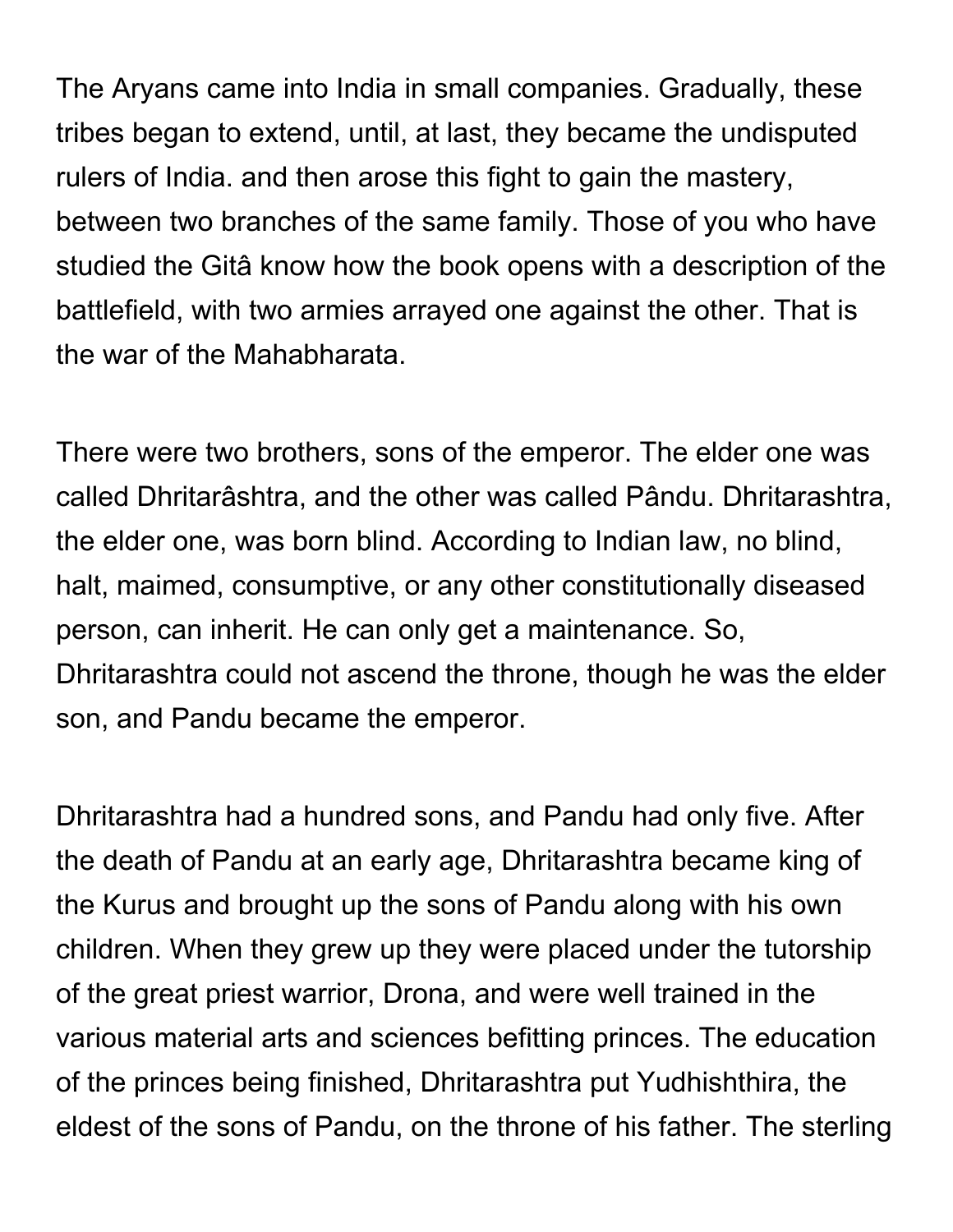virtues of Yudhishthira and the valour and devotion of his other brothers aroused jealousies in the hearts of the sons of the blind king, and at the instigation of Duryodhana, the eldest of them, the five Pandava brothers were prevailed upon to visit Vâranâvata, on the plea of a religious festival that was being held there. There they were accommodated in a palace made under Duryodhana's instructions, of hemp, resin, and lac, and other inflammable materials, which were subsequently set fire to secretly. But the good Vidura, the step-brother of Dhritarashtra, having become cognisant of the evil intentions of Duryodhana and his party, had warned the Pandavas of the plot, and they managed to escape without anyone's knowledge. When the Kurus saw the house was reduced to ashes, they heaved a sigh of relief and thought all obstacles were now removed out of their path. Then the children of Dhritarashtra got hold of the kingdom. The five Pandava brothers had fled to the forest with their mother, Kunti. They lived there by begging, and went about in disguise giving themselves out as Brâhmana students. Many were the hardships and adventures they encountered in the wild forests, but their fortitude of mind, and strength, and valour made them conquer all dangers. So things went on until they came to hear of the approaching marriage of the princess of a neighbouring country.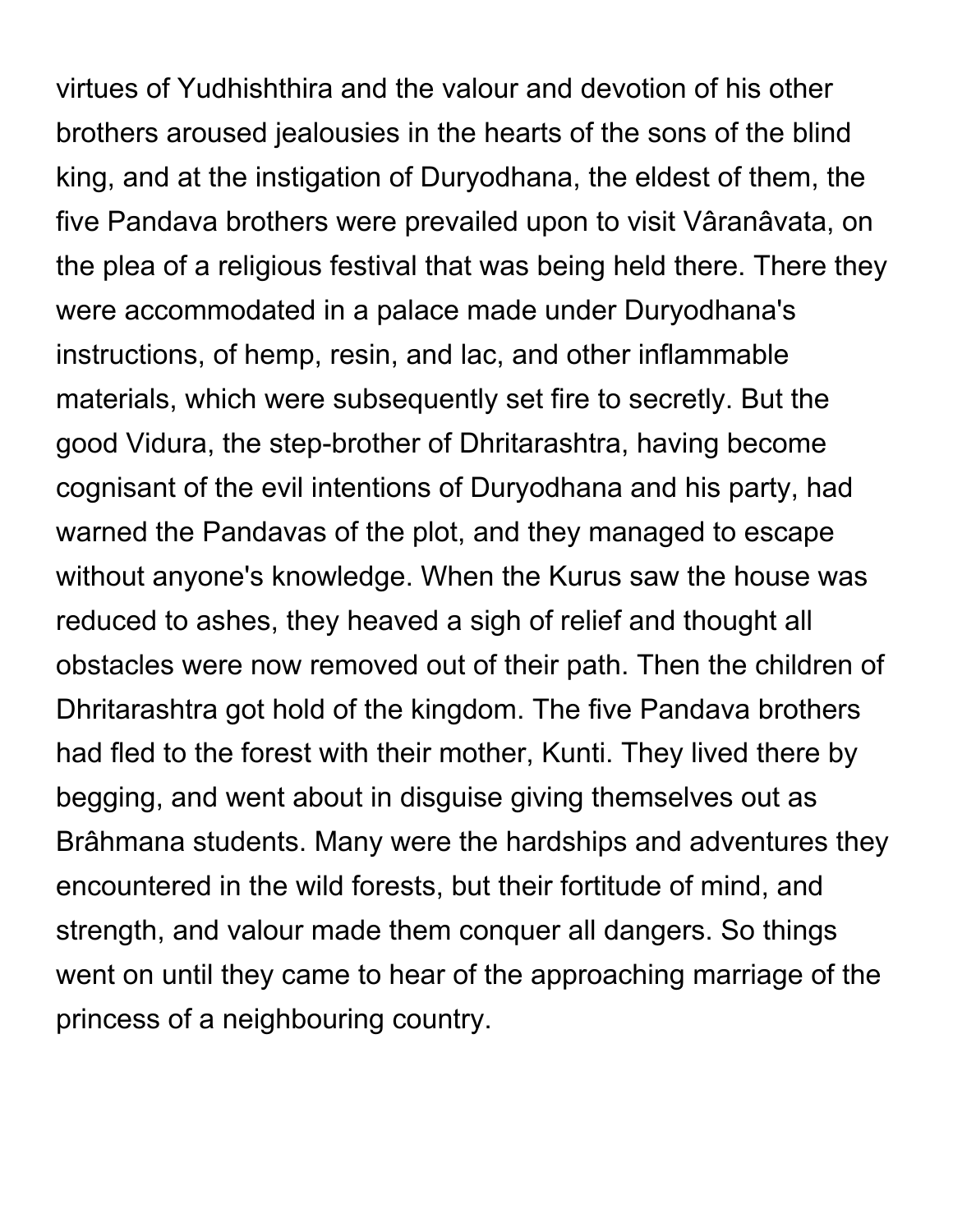I told you last night of the peculiar form of the ancient Indian marriage. It was called Svayamvara, that is, the choosing of the husband by the princess. A great gathering of princes and nobles assembled, amongst whom the princess would choose her husband. Preceded by her trumpeters and heralds she would approach, carrying a garland of flowers in her hand. At the throne of each candidate for her hand, the praises of that prince and all his great deeds in battle would be declared by the heralds. And when the princess decided which prince she desired to have for a husband, she would signify the fact by throwing the marriage-garland round his neck. Then the ceremony would turn into a wedding. King Drupada was a great king, king of the Panchalas, and his daughter, Draupadi, famed far and wide for her beauty and accomplishments, was going to choose a hero.

At a Svayamvara there was always a great feat of arms or something of the kind. On this occasion, a mark in the form of a fish was set up high in the sky; under that fish was a wheel with a hole in the centre, continually turning round, and beneath was a tub of water. A man looking at the reflection of the fish in the tub of water was asked to send an arrow and hit the eye of the fish through the Chakra or wheel, and he who succeeded would be married to the princess. Now, there came kings and princes from different parts of India, all anxious to win the hand of the princess, and one after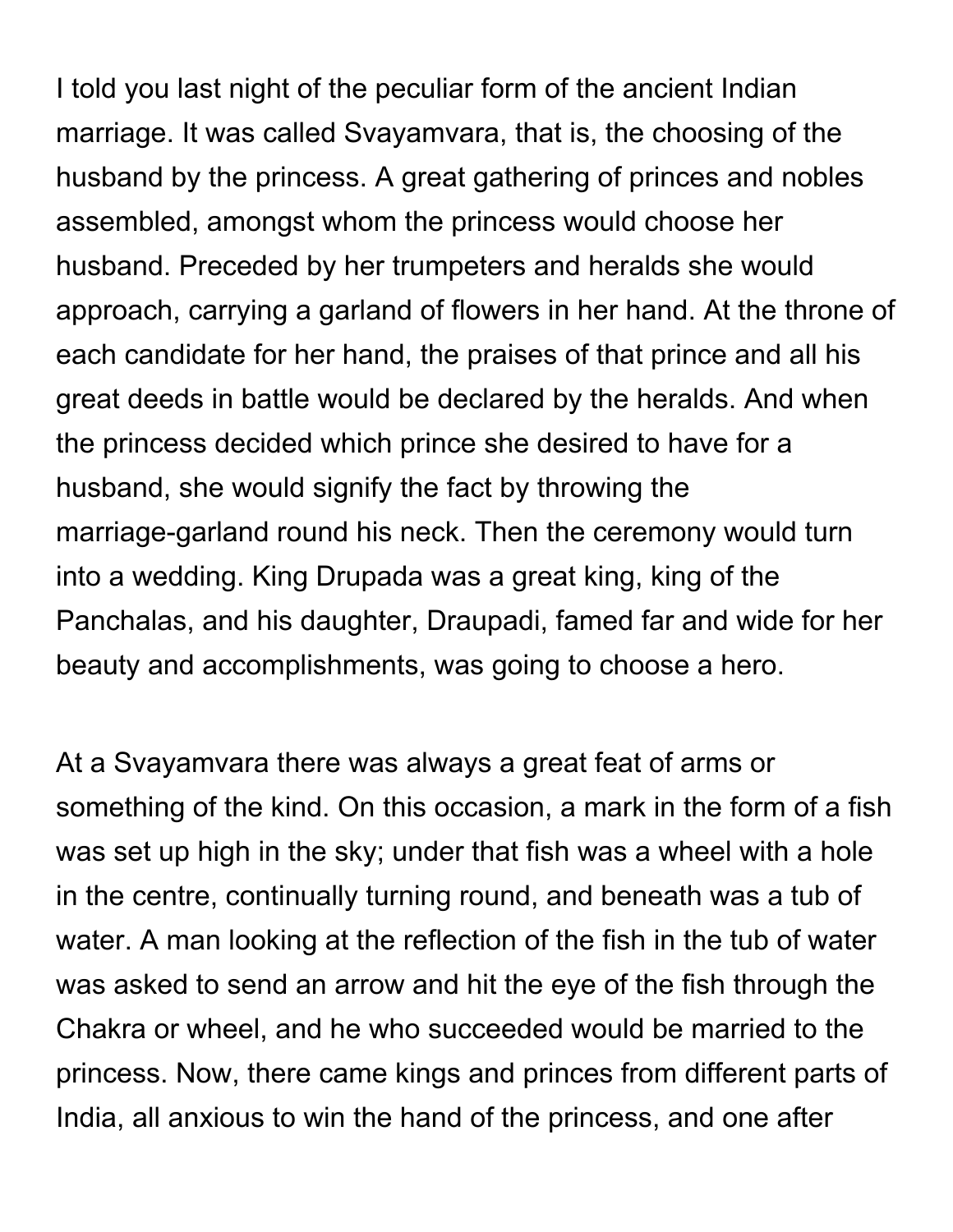another they tried their skill, and every one of them failed to hit the mark.

You know, there are four castes in India: the highest caste is that of the hereditary priest, the Brâhmana; next is the caste of the Kshatriya, composed of kings and fighters; next, the Vaishyas, the traders or businessmen, and then Shudras, the servants. Now, this princess was, of course, a Kshatriya, one of the second caste.

When all those princes failed in hitting the mark, then the son of King Drupada rose up in the midst of the court and said: "The Kshatriya, the king caste has failed; now the contest is open to the other castes. Let a Brahmana, even a Shudra, take part in it; whosoever hits the mark, marries Draupadi."

Among the Brahmanas were seated the five Pandava brothers. Arjuna, the third brother, was the hero of the bow. He arose and stepped forward. Now, Brahmanas as a caste are very quiet and rather timid people. According to the law, they must not touch a warlike weapon, they must not wield a sword, they must not go into any enterprise that is dangerous. Their life is one of contemplation, study, and control of the inner nature. Judge, therefore, how quiet and peaceable a people they are. When the Brahmanas saw this man get up, they thought this man was going to bring the wrath of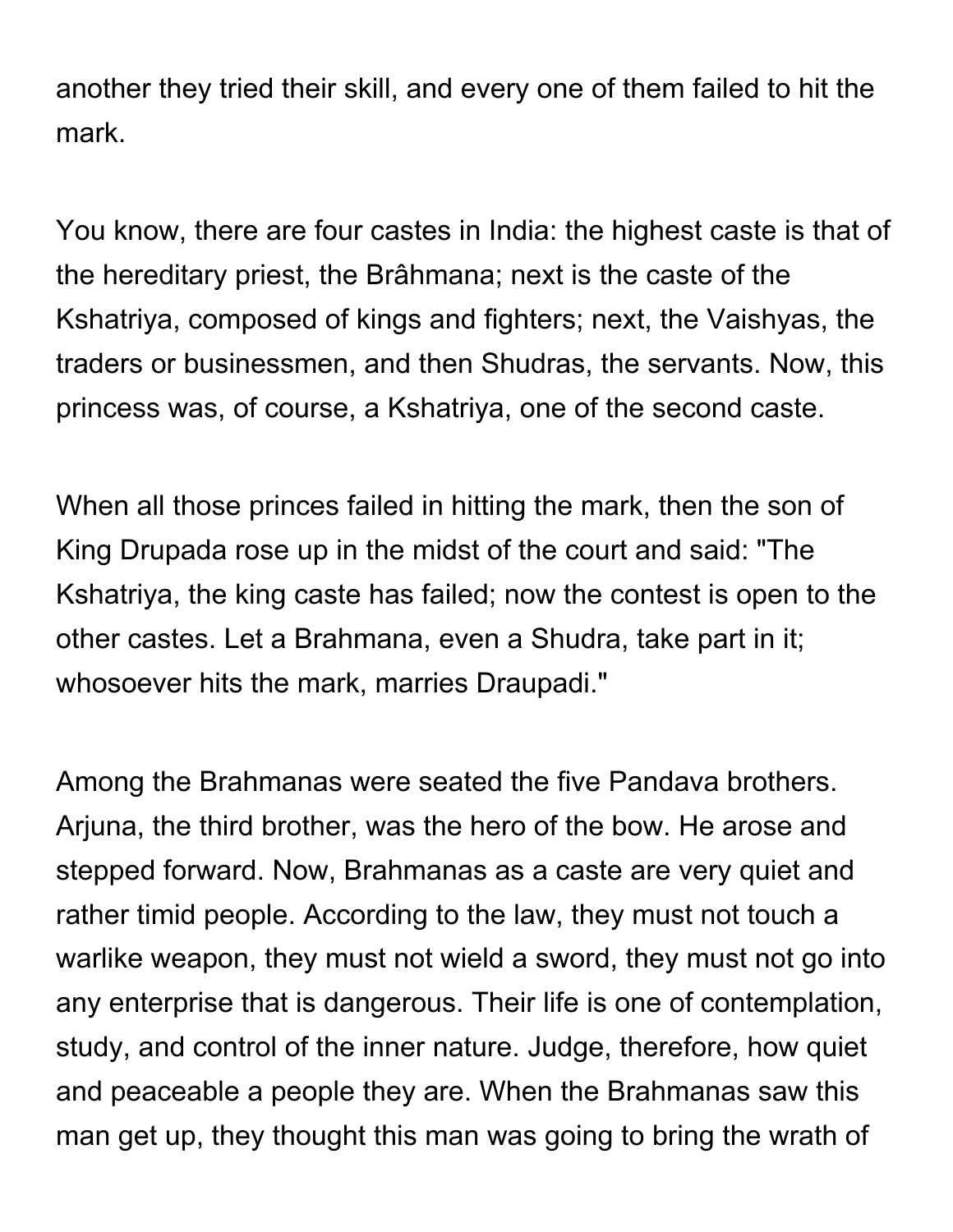the Kshatriyas upon them, and that they would all be killed. So they tried to dissuade him, but Arjuna did not listen to them, because he was a soldier. He lifted the bow in his hand, strung it without any effort, and drawing it, sent the arrow right through the wheel and hit the eye of the fish.

Then there was great jubilation. Draupadi, the princess, approached Arjuna and threw the beautiful garland of flowers over his head. But there arose a great cry among the princes, who could not bear the idea that this beautiful princess who was a Kshatriya should be won by a poor Brahmana, from among this huge assembly of kings and princes. So, they wanted to fight Arjuna and snatch her from him by force. The brothers had a tremendous fight with the warriors, but held their own, and carried off the bride in triumph.

The five brothers now returned home to Kunti with the princess. Brahmanas have to live by begging. So they, who lived as Brahmanas, used to go out, and what they got by begging they brought home and the mother divided it among them. Thus the five brothers, with the princess, came to the cottage where the mother lived. They shouted out to her jocosely, "Mother, we have brought home a most wonderful alms today." The mother replied, "Enjoy it in common, all of you, my children." Then the mother seeing the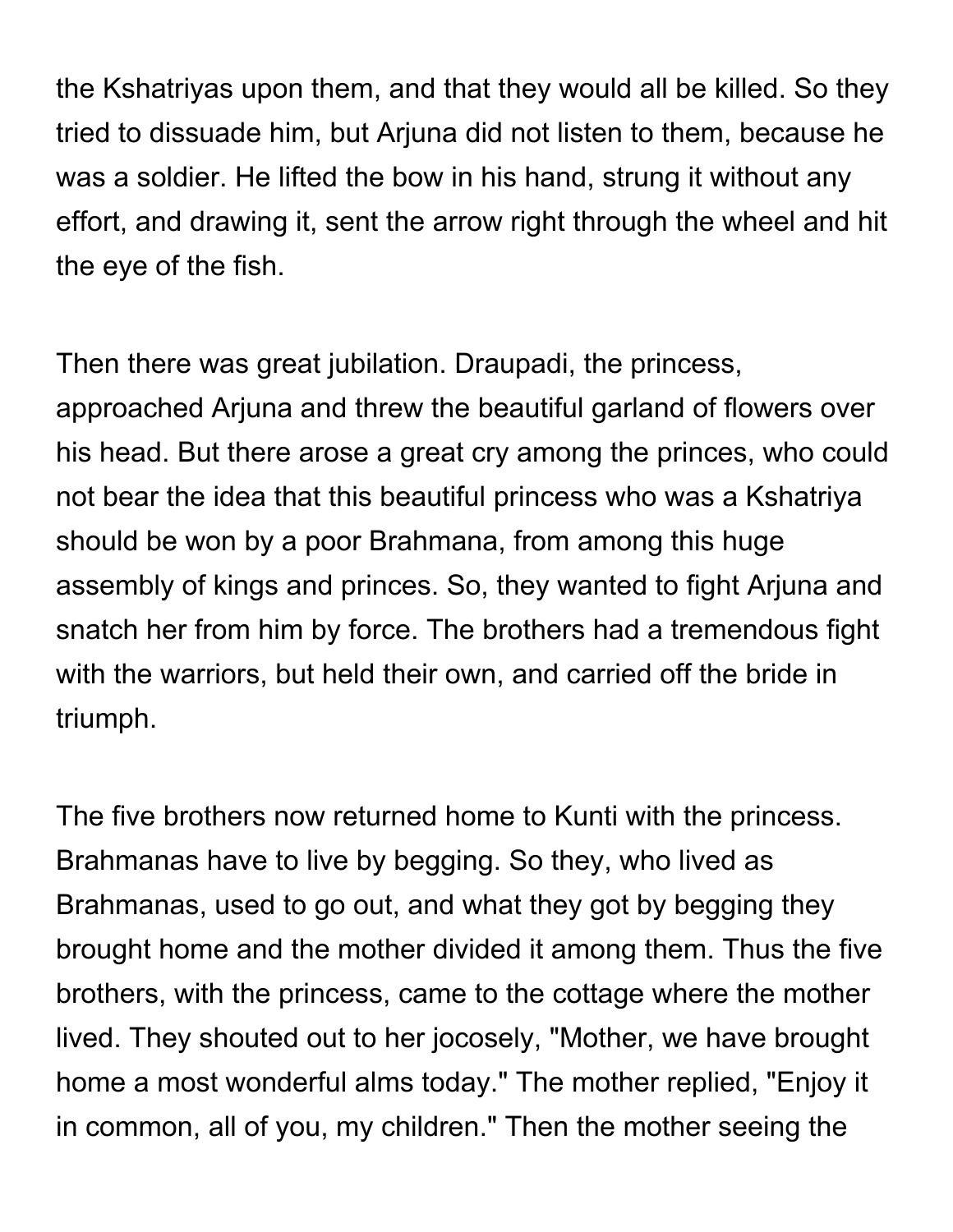princess, exclaimed, "Oh! what have I said! It is a girl!" But what could be done! The mother's word was spoken once for all. It must not be disregarded. The mother's words must be fulfilled. She could not be made to utter an untruth, as she never had done so. So Draupadi became the common wife of all the five brothers.

Now, you know, in every society there are stages of development. Behind this epic there is a wonderful glimpse of the ancient historic times. The author of the poem mentions the fact of the five brothers marrying the same woman, but he tries to gloss it over, to find an excuse and a cause for such an act: it was the mother's command, the mother sanctioned this strange betrothal, and so on. You know, in every nation there has been a certain stage in society that allowed polyandry — all the brothers of a family would marry one wife in common. Now, this was evidently a glimpse of the past polyandrous stage.

In the meantime, the brother of the princess was perplexed in his mind and thought: "Who are these people? Who is this man whom my sister is going to marry? They have not any chariots, horses, or anything. Why, they go on foot!" So he had followed them at a distance, and at night overheard their conversation and became fully convinced that they were really Kshatriyas. Then King Drupada came to know who they were and was greatly delighted.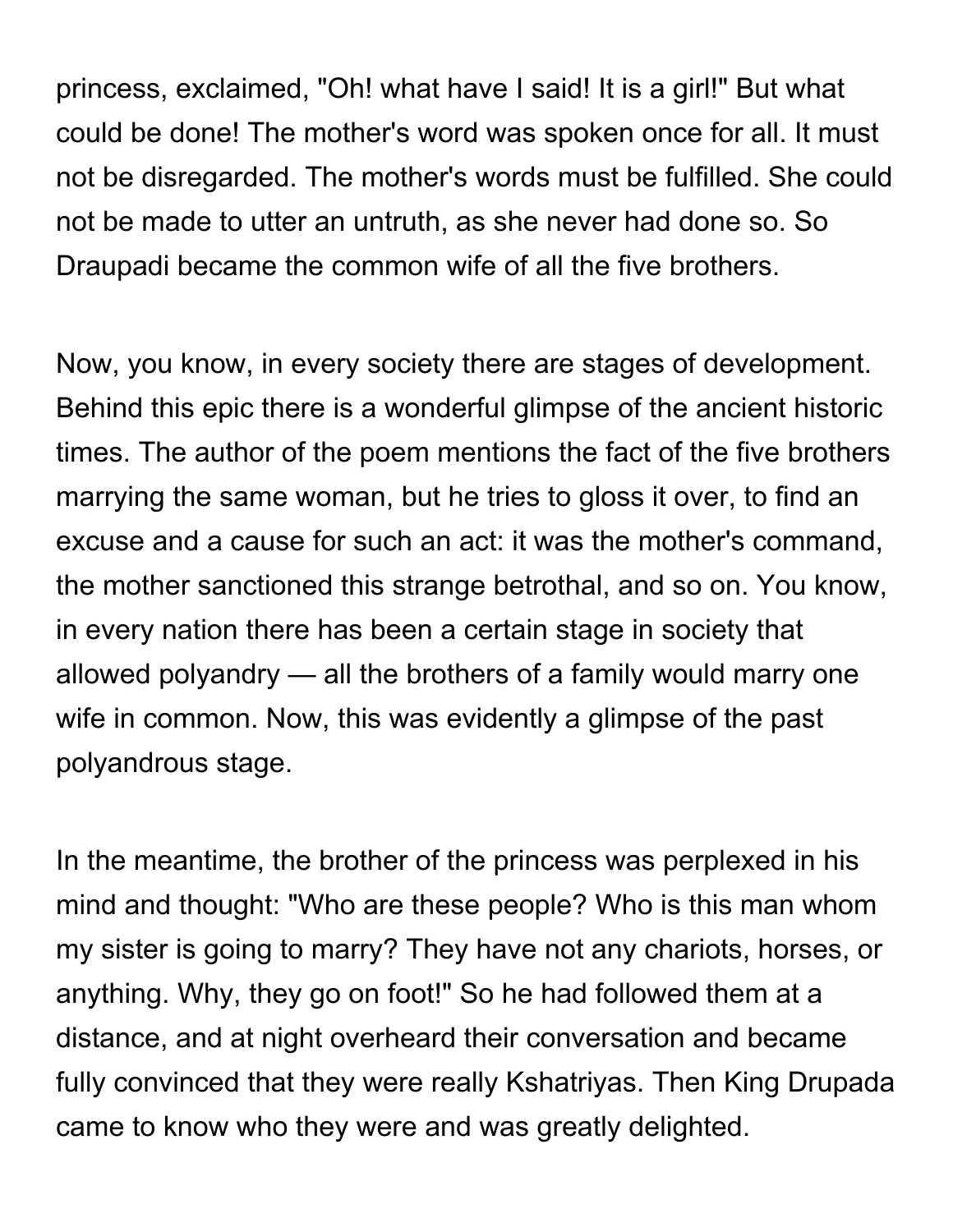Though at first much objection was raised, it was declared by Vyâsa that such a marriage was allowable for these princes, and it was permitted. So the king Drupada had to yield to this polyandrous marriage, and the princess was married to the five sons of Pandu.

Then the Pandavas lived in peace and prosperity and became more powerful every day. Though Duryodhana and his party conceived of fresh plots to destroy them, King Dhritarashtra was prevailed upon by the wise counsels of the elders to make peace with the Pandavas; and so he invited them home amidst the rejoicings of the people and gave them half of the kingdom. Then, the five brothers built for themselves a beautiful city, called Indraprastha, and extended their dominions, laying all the people under tribute to them. Then the eldest, Yudhishthira, in order to declare himself emperor over all the kings of ancient India, decided to perform a Râjasuya Yajna or Imperial Sacrifice, in which the conquered kings would have to come with tribute and swear allegiance, and help the performance of the sacrifice by personal services. Shri Krishna, who had become their friend and a relative, came to them and approved of the idea. But there alas one obstacle to its performance. A king, Jarâsandha by name, who intended to offer a sacrifice of a hundred kings, had eighty-six of them kept as captives with him. Shri Krishna counselled an attack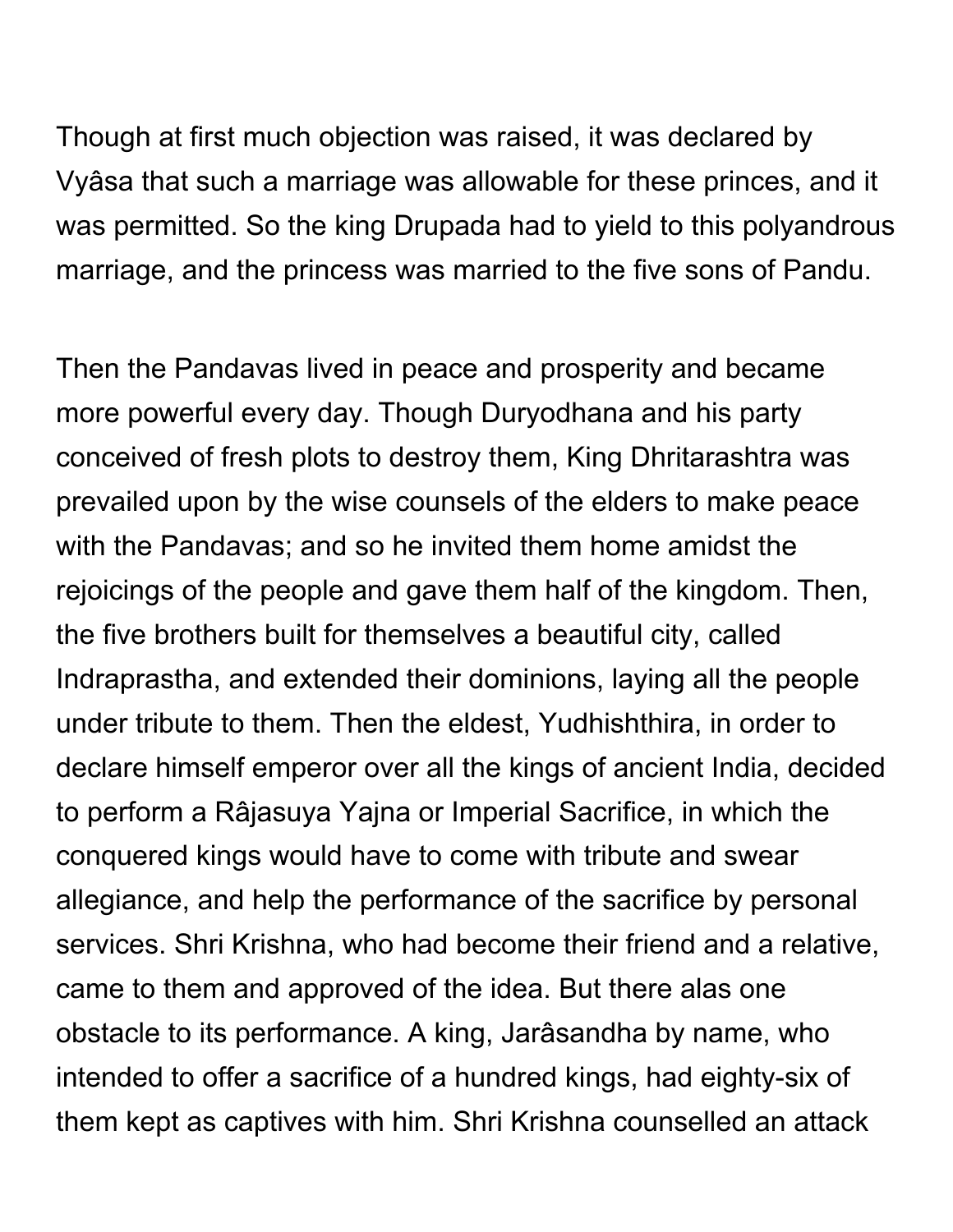on Jarasandha. So he, Bhima, and Arjuna challenged the king, who accepted the challenge and was finally conquered by Bhima after fourteen days, continuous wrestling. The captive kings were then set free.

Then the four younger brothers went out with armies on a conquering expedition, each in a different direction, and brought all the kings under subjection to Yudhishthira. Returning, they laid all the vast wealth they secured at the feet of the eldest brother to meet the expenses of the great sacrifice.

So, to this Rajasuya sacrifice all the liberated kings came, along with those conquered by the brothers, and rendered homage to Yudhishthira. King Dhritarashtra and his sons were also invited to come and take a share in the performance of the sacrifice. At the conclusion of the sacrifice, Yudhishthira was crowned emperor, and declared as lord paramount. This was the sowing of the future feud. Duryodhana came back from the sacrifice filled with jealousy against Yudhishthira, as their sovereignty and vast splendour and wealth were more than he could bear; and so he devised plans to effect their fall by guile, as he knew that to overcome them by force was beyond his power. This king, Yudhishthira, had the love of gambling, and he was challenged at an evil hour to play dice with Shakuni, the crafty gambler and the evil genius of Duryodhana. In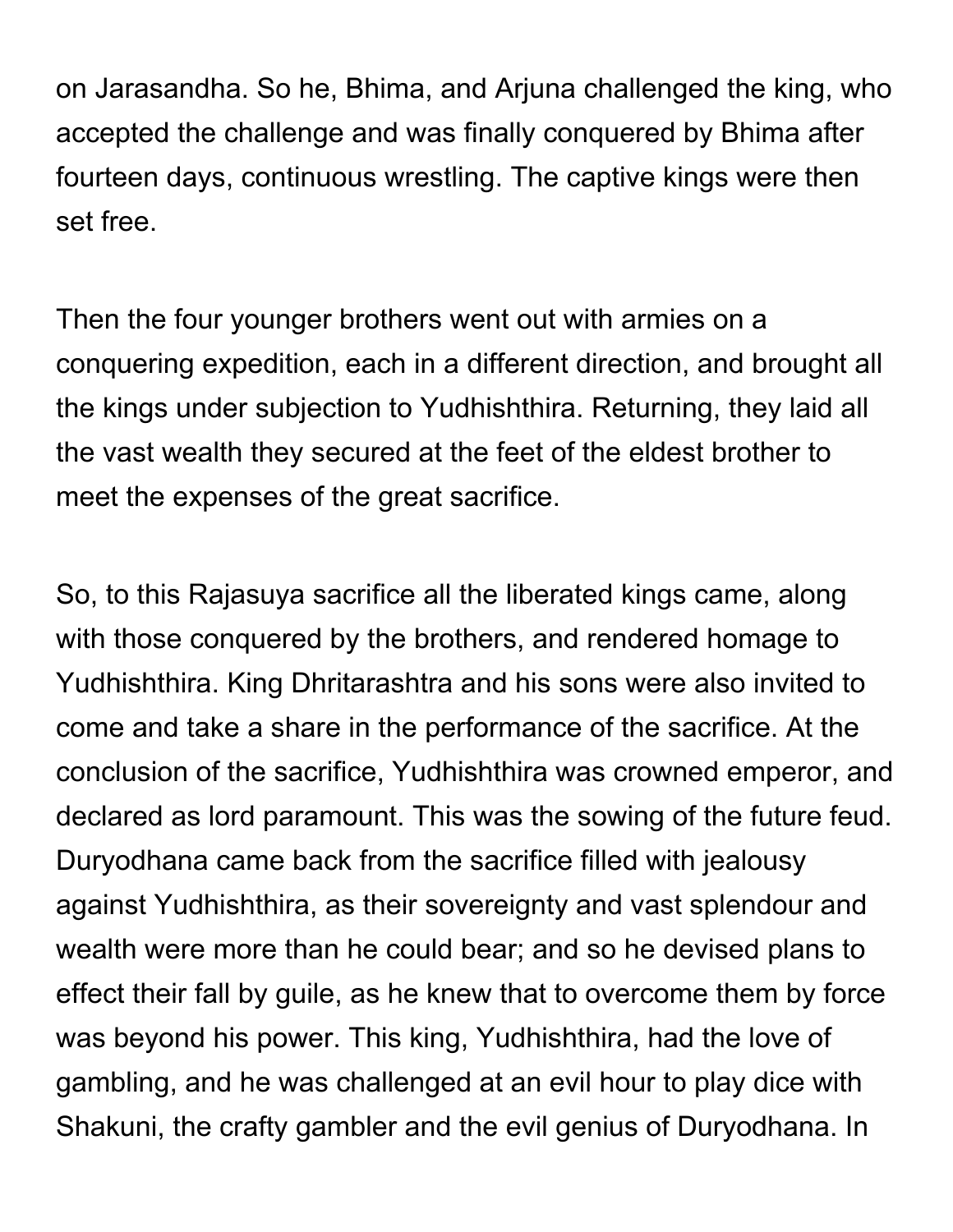ancient India, if a man of the military caste was challenged to fight, he must at any price accept the challenge to uphold his honour. And if he was challenged to play dice, it was a point of honour to play, and dishonourable to decline the challenge. King Yudhishthira, says the Epic, was the incarnation of all virtues. Even he, the great sage-king, had to accept the challenge. Shakuni and his party had made false dice. So Yudhishthira lost game after game, and stung with his losses, he went on with the fatal game, staking everything he had, and losing all, until all his possessions, his kingdom and everything, were lost. The last stage came when, under further challenge, he had no other resources left but to stake his brothers, and then himself, and last of all, the fair Draupadi, and lost all. Now they were completely at the mercy of the Kauravas, who cast all sorts of insults upon them, and subjected Draupadi to most inhuman treatment. At last through the intervention of the blind king, they got their liberty, and were asked to return home and rule their kingdom. But Duryodhana saw the danger and forced his father to allow one more throw of the dice in which the party which would lose, should retire to the forests for twelve years, and then live unrecognised in a city for one year; but if they were found out, the same term of exile should have to be undergone once again and then only the kingdom was to be restored to the exiled. This last game also Yudhishthira lost, and the five Pandava brothers retired to the forests with Draupadi, as homeless exiles. They lived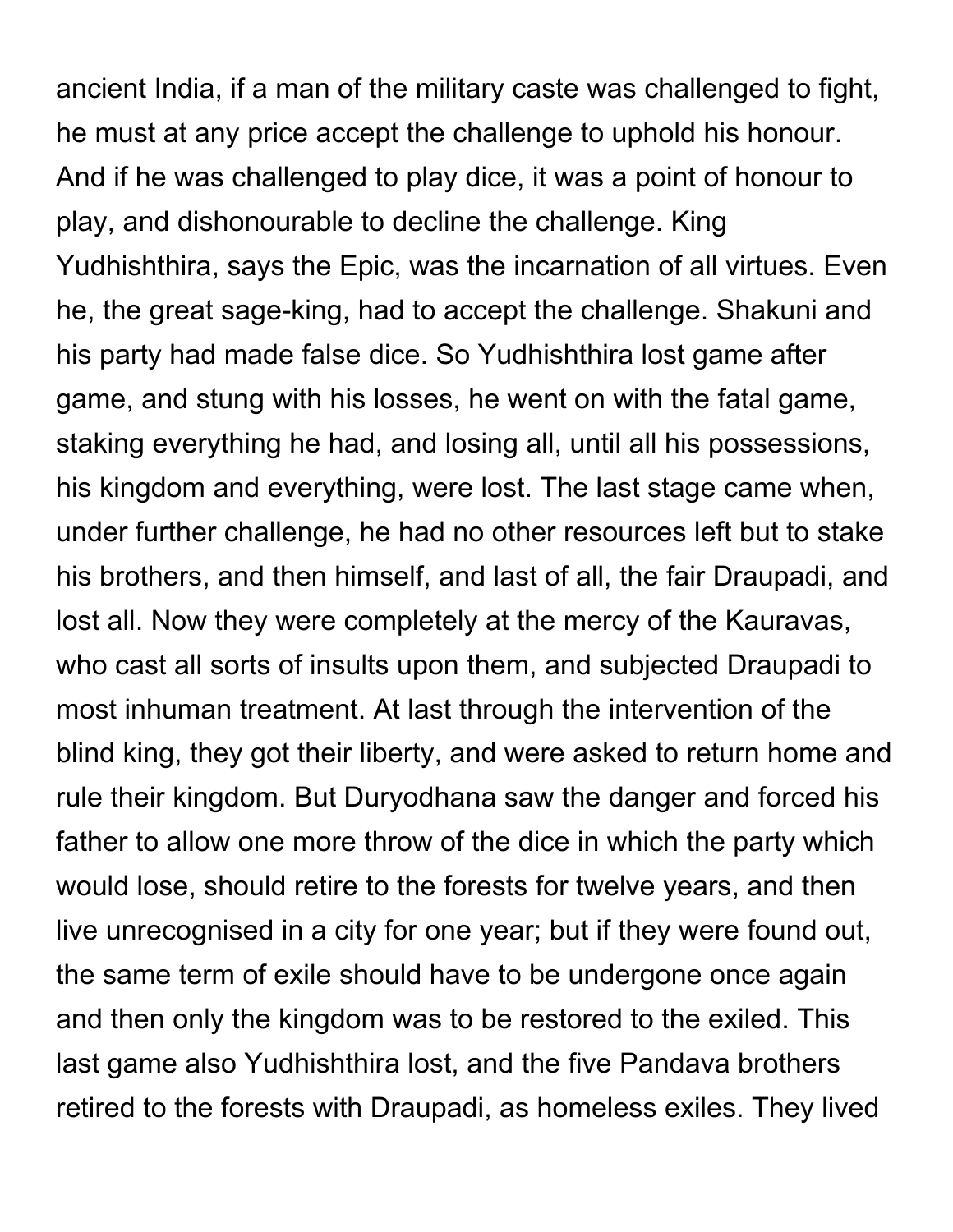in the forests and mountains for twelve years. There they performed many deeds of virtue and valour, and would go out now and then on a long round of pilgrimages, visiting many holy places. That part of the poem is very interesting and instructive, and various are the incidents, tales, and legends with which this part of the book is replete. There are in it beautiful and sublime stories of ancient India, religious and philosophical. Great sages came to see the brothers in their exile and narrated to them many telling stories of ancient India, so as to make them bear lightly the burden of their exile. One only I will relate to you here.

There was a king called Ashvapati. The king had a daughter, who was so good and beautiful that she was called Sâvitri, which is the name of a sacred prayer of the Hindus. When Savitri grew old enough, her father asked her to choose a husband for herself. These ancient Indian princesses were very independent, you see, and chose their own princely suitors.

Savitri consented and travelled in distant regions, mounted in a golden chariot, with her guards and aged courtiers to whom her father entrusted her, stopping at different courts, and seeing different princes, but not one of them could win the heart of Savitri. They came at last to a holy hermitage in one of those forests that in ancient India were reserved for animals, and where no animals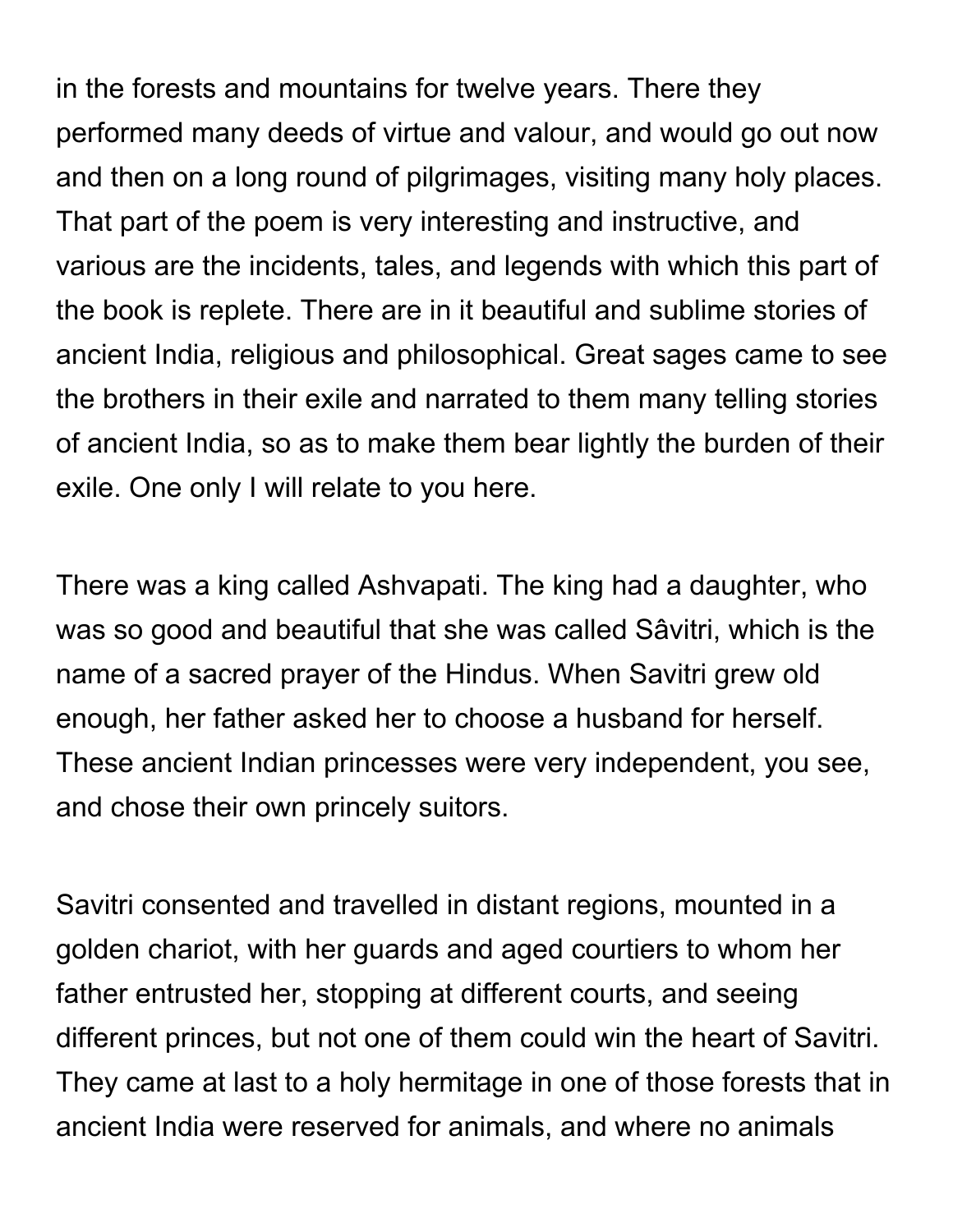were allowed to be killed. The animals lost the fear of man — even the fish in the lakes came and took food out of the hand. For thousands of years no one had killed anything therein. The sages and the aged went there to live among the deer and the birds. Even criminals were safe there. When a man got tired of life, he would go to the forest; and in the company of sages, talking of religion and meditating thereon, he passed the remainder of his life.

Now it happened that there was a king, Dyumatsena, who was defeated by his enemies and was deprived of his kingdom when he was struck with age and had lost his sight. This poor, old, blind king, with his queen and his son, took refuge in the forest and passed his life in rigid penance. His boy's name was Satyavân.

It came to pass that after having visited all the different royal courts, Savitri at last came to this hermitage, or holy place. Not even the greatest king could pass by the hermitages, or Âshramas as they were called, without going to pay homage to the sages, for such honour and respect was felt for these holy men. The greatest emperor of India would be only too glad to trace his descent to some sage who lived in a forest, subsisting on roots and fruits, and clad in rags. We are all children of sages. That is the respect that is paid to religion. So, even kings, when they pass by the hermitages, feel honoured to go in and pay their respects to the sages. If they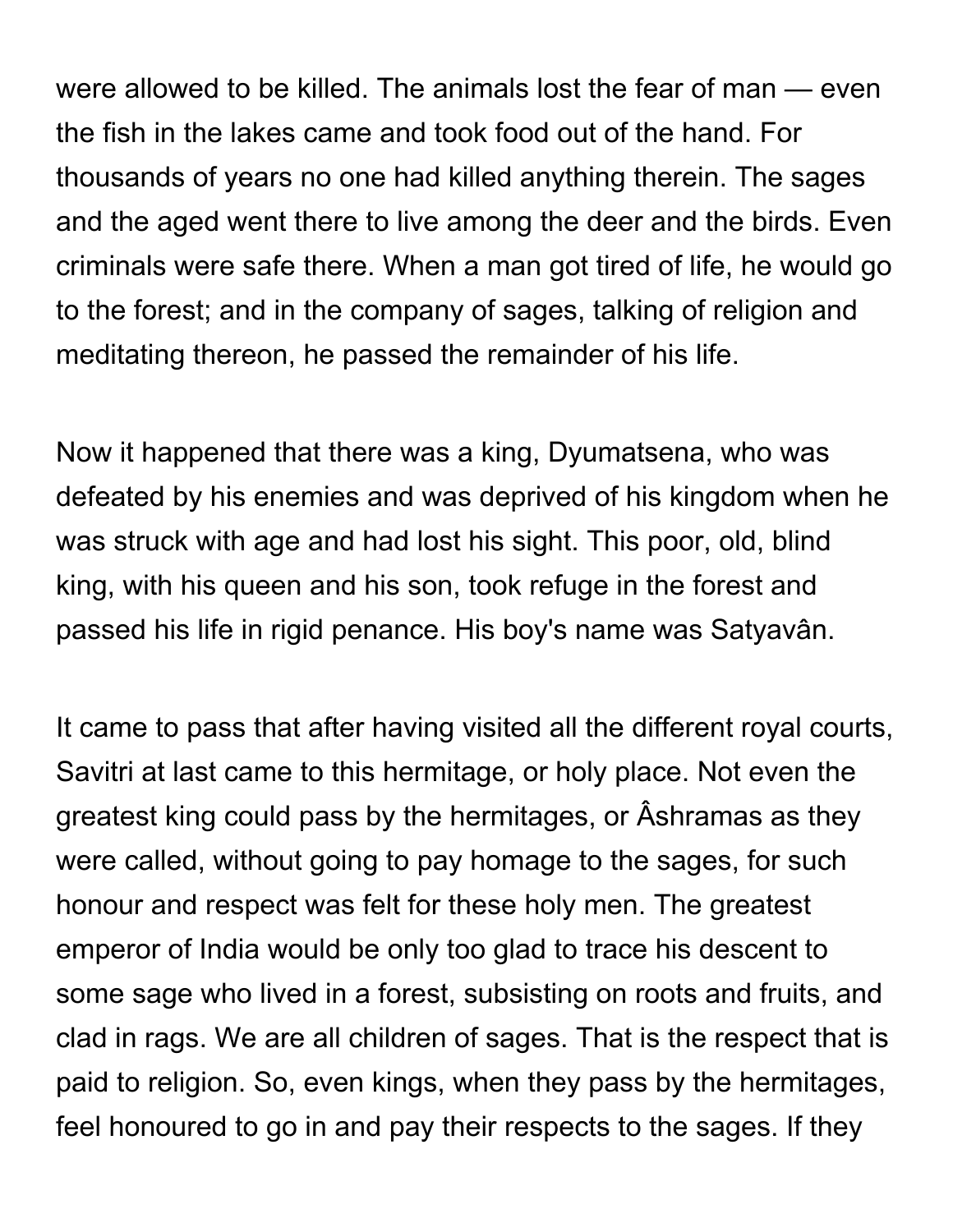approach on horseback, they descend and walk as they advance towards them. If they arrive in a chariot, chariot and armour must be left outside when they enter. No fighting man can enter unless he comes in the manner of a religious man, quiet and gentle.

So Savitri came to this hermitage and saw there Satyavan, the hermit's son, and her heart was conquered. She had escaped all the princes of the palaces and the courts, but here in the forest-refuge of King Dyumatsena, his son, Satyavan, stole her heart.

When Savitri returned to her father's house, he asked her, "Savitri, dear daughter, speak. Did you see anybody whom you would like to marry " Then softly with blushes, said Savitri, "Yes, father." "What is the name of the prince?" "He is no prince, but the son of King Dyumatsena who has lost his kingdom — a prince without a patrimony, who lives a monastic life, the life of a Sannyasin in a forest, collecting roots and herbs, helping and feeding his old father and mother, who live in a cottage."

On hearing this the father consulted the Sage Nârada, who happened to be then present there, and he declared it was the most ill-omened choice that was ever made. The king then asked him to explain why it was so. And Narada said, "Within twelve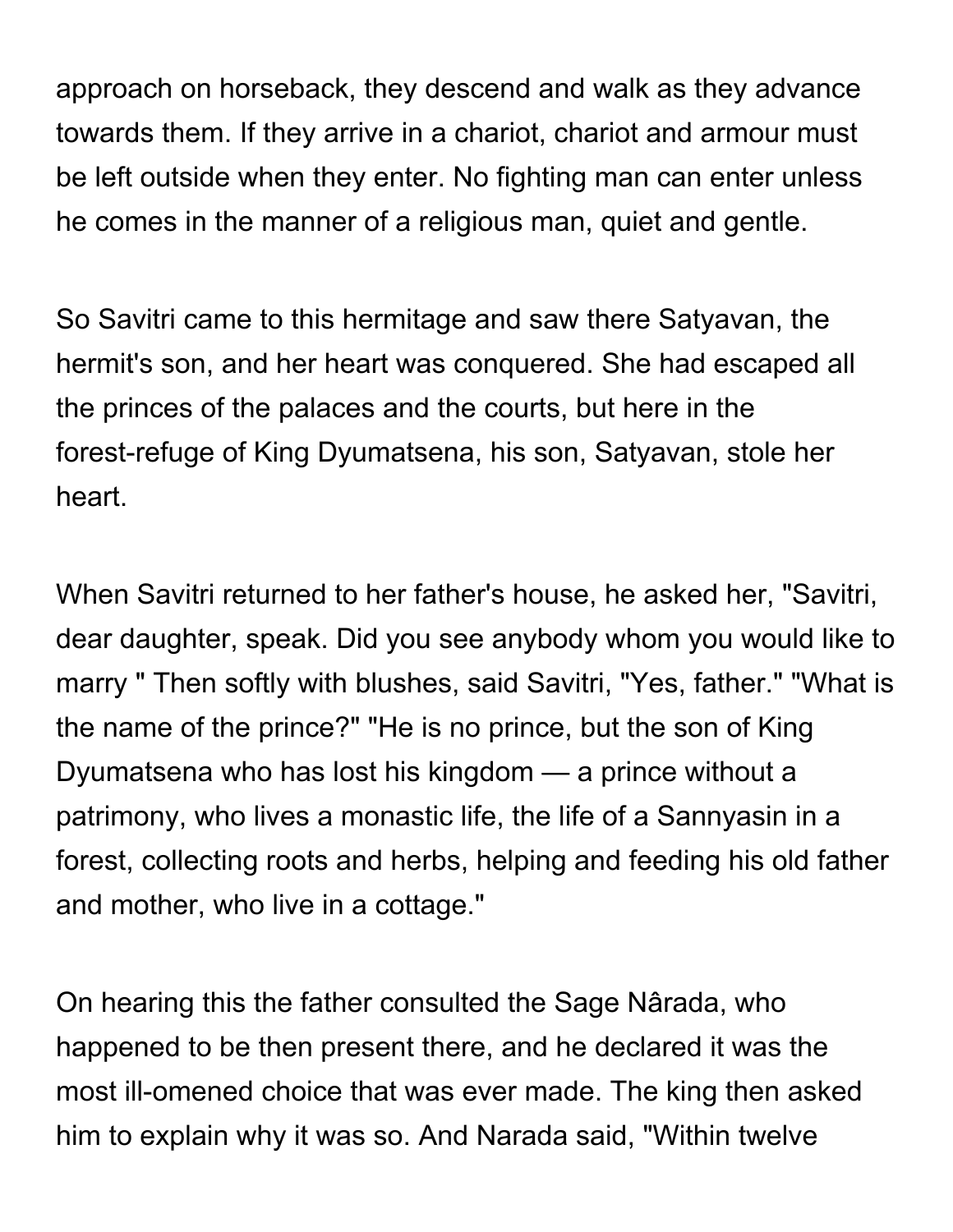months from this time the young man will die." Then the king started with terror, and spoke, "Savitri, this young man is going to die in twelve months, and you will become a widow: think of that! Desist from your choice, my child, you shall never be married to a short-lived and fated bridegroom." "Never mind, father; do not ask me to marry another person and sacrifice the chastity of mind, for I love and have accepted in my mind that good and brave Satyavan only as my husband. A maiden chooses only once, and she never departs from her troth." When the king found that Savitri was resolute in mind and heart, he complied. Then Savitri married prince Satyavan, and she quietly went from the palace of her father into the forest, to live with her chosen husband and help her husband's parents. Now, though Savitri knew the exact date when Satyavan was to die, she kept it hidden from him. Daily he went into the depths of the forest, collected fruits and flowers, gathered faggots, and then came back to the cottage, and she cooked the meals and helped the old people. Thus their lives went on until the fatal day came near, and three short days remained only. She took a severe vow of three nights' penance and holy fasts, and kept her hard vigils. Savitri spent sorrowful and sleepless nights with fervent prayers and unseen tears, till the dreaded morning dawned. That day Savitri could not bear him out of her sight, even for a moment. She begged permission from his parents to accompany her husband, when he went to gather the usual herbs and fuel, and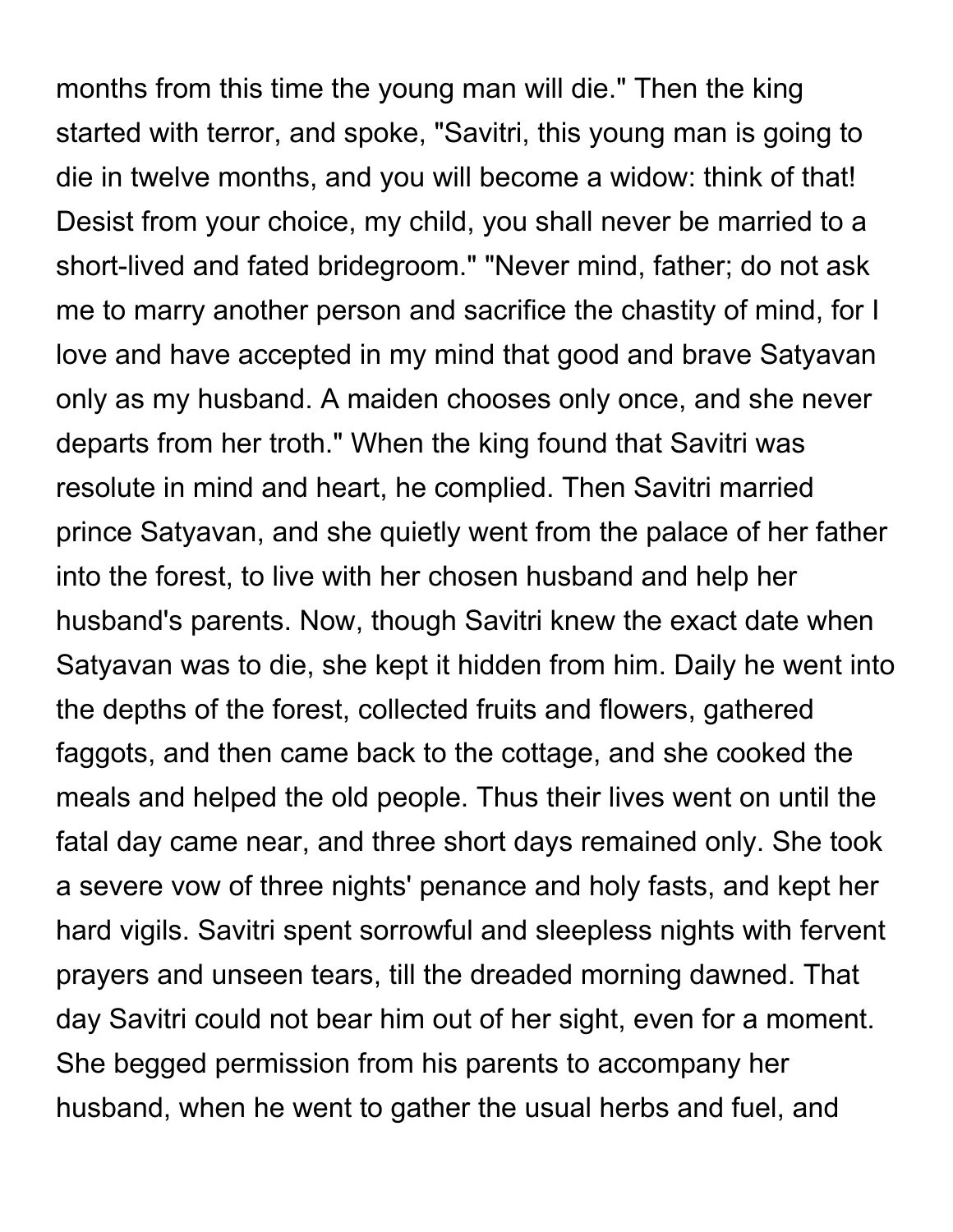gaining their consent she went. Suddenly, in faltering accents, he complained to his wife of feeling faint, "My head is dizzy, and my senses reel, dear Savitri, I feel sleep stealing over me; let me rest beside thee for a while." In fear and trembling she replied, "Come, lay your head upon my lap, my dearest lord." And he laid his burning head in the lap of his wife, and ere long sighed and expired. Clasping him to her, her eyes flowing with tears, there she sat in the lonesome forest, until the emissaries of Death approached to take away the soul of Satyavan. But they could not come near to the place where Savitri sat with the dead body of her husband, his head resting in her lap. There was a zone of fire surrounding her, and not one of the emissaries of Death could come within it. They all fled back from it, returned to King Yama, the God of Death, and told him why they could not obtain the soul of this man.

Then came Yama, the God of Death, the Judge of the dead. He was the first man that died — the first man that died on earth and he had become the presiding deity over all those that die. He judges whether, after a man has died, he is to be punished or rewarded. So he came himself. Of course, he could go inside that charmed circle as he was a god. When he came to Savitri, he said, "Daughter, give up this dead body, for know, death is the fate of mortals, and I am the first of mortals who died. Since then,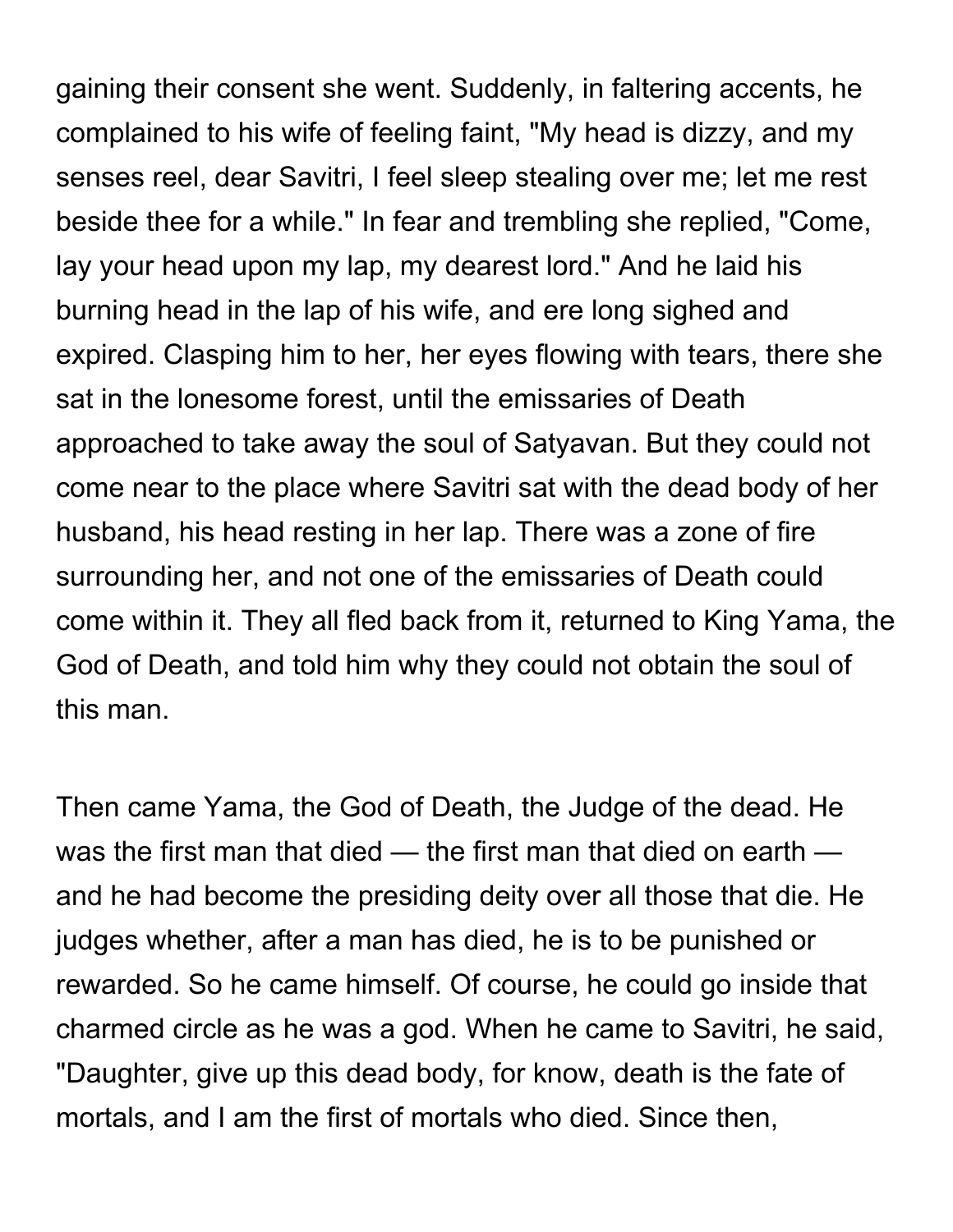everyone has had to die. Death is the fate of man." Thus told, Savitri walked off, and Yama drew the soul out. Yama having possessed himself of the soul of the young man proceeded on his way. Before he had gone far, he heard footfalls upon the dry leaves. He turned back. "Savitri, daughter, why are you following me? This is the fate of all mortals." "I am not following thee, Father," replied Savitri, "but this is, also, the fate of woman, she follows where her love takes her, and the Eternal Law separates not loving man and faithful wife." Then said the God of Death, "Ask for any boon, except the life of your husband." "If thou art pleased to grant a boon, O Lord of Death, I ask that my father-in-law may be cured of his blindness and made happy." "Let thy pious wish be granted, duteous daughter." And then the King of Death travelled on with the soul of Satyavan. Again the same footfall was heard from behind. He looked round. "Savitri, my daughter, you are still following me?" "Yes my Father; I cannot help doing so; I am trying all the time to go back, but the mind goes after my husband and the body follows. The soul has already gone, for in that soul is also mine; and when you take the soul, the body follows, does it not?" "Pleased am I with your words, fair Savitri. Ask yet another boon of me, but it must not be the life of your husband." "Let my father-in-law regain his lost wealth and kingdom, Father, if thou art pleased to grant another supplication." "Loving daughter," Yama answered, "this boon I now bestow; but return home, for living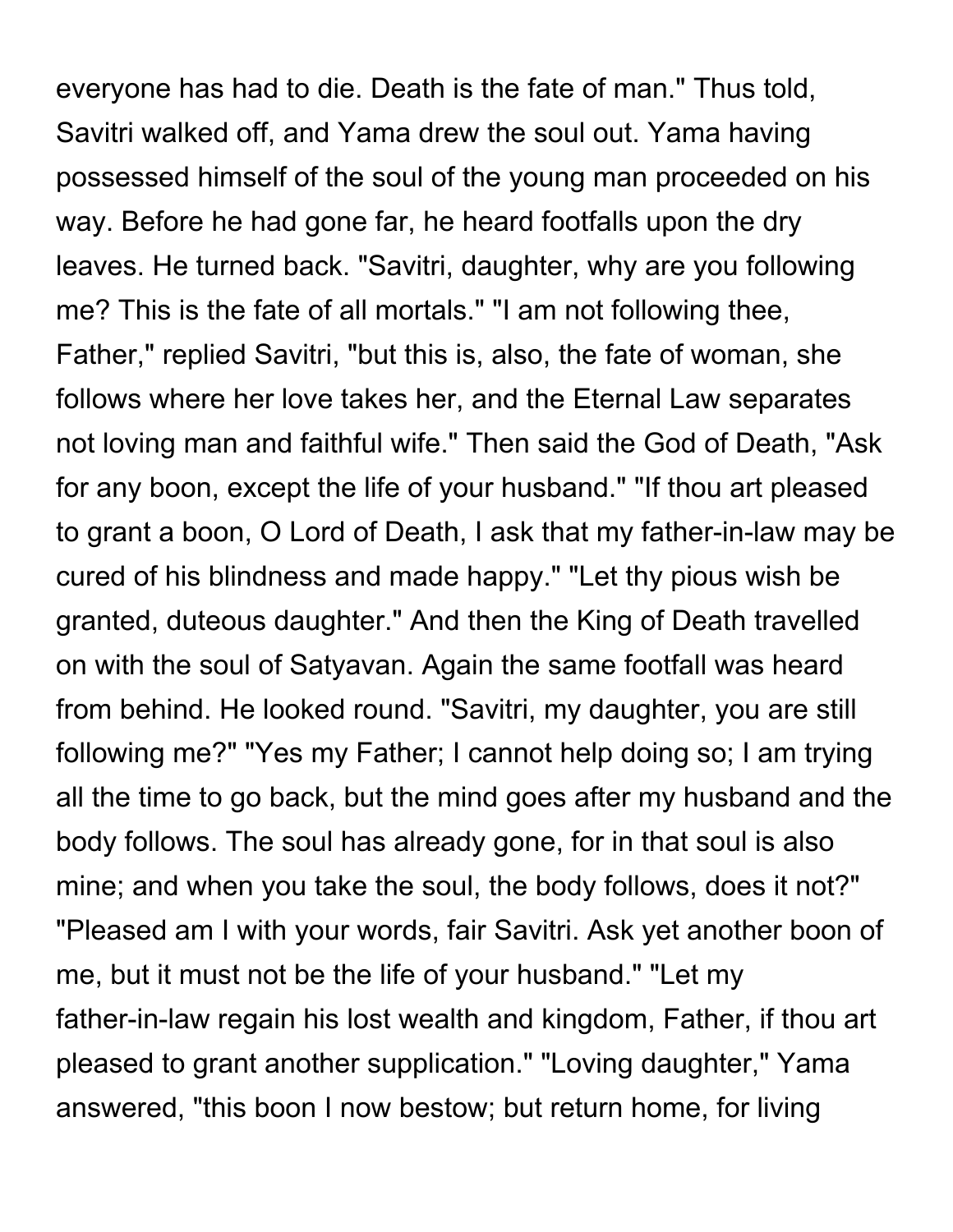mortal cannot go with King Yama." And then Yama pursued his way. But Savitri, meek and faithful still followed her departed husband. Yama again turned back. "Noble Savitri, follow not in hopeless woe." "I cannot choose but follow where thou takest my beloved one." "Then suppose, Savitri, that your husband was a sinner and has to go to hell. In that case goes Savitri with the one she loves?" "Glad am I to follow where he goes be it life or death, heaven or hell," said the loving wife. "Blessed are your words, my child, pleased am I with you, ask yet another boon, but the dead come not to life again." "Since you so permit me, then, let the imperial line of my father-in-law be not destroyed; let his kingdom descend to Satyavan's sons." And then the God of Death smiled. "My daughter, thou shalt have thy desire now: here is the soul of thy husband, he shall live again. He shall live to be a father and thy children also shall reign in due course. Return home. Love has conquered Death! Woman never loved like thee, and thou art the proof that even I, the God of Death, am powerless against the power of the true love that abideth!"

This is the story of Savitri, and every girl in India must aspire to be like Savitri, whose love could not be conquered by death, and who through this tremendous love snatched back from even Yama, the soul of her husband.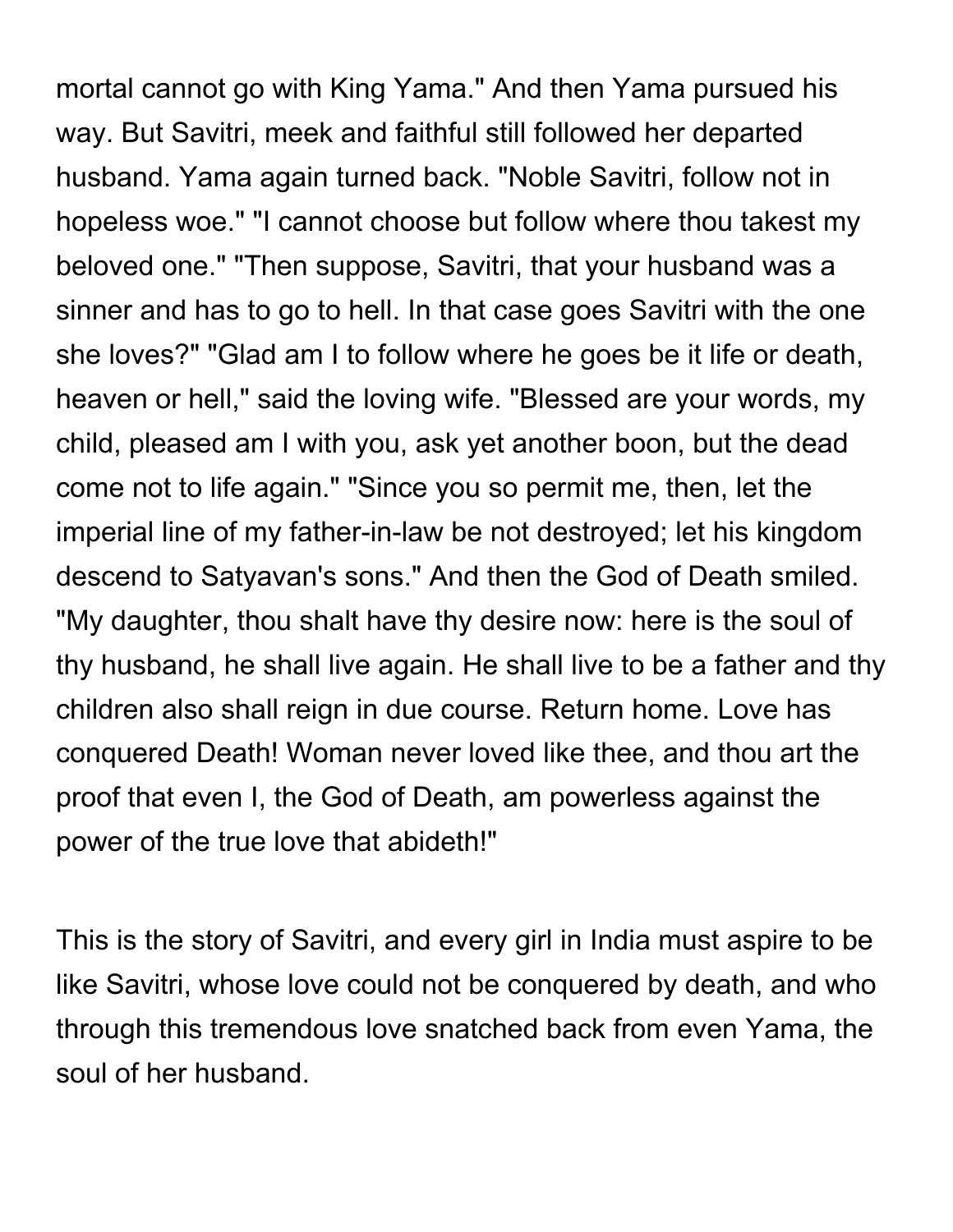The book is full of hundreds of beautiful episodes like this. I began by telling you that the Mahabharata is one of the greatest books in the world and consists of about a hundred thousand verses in eighteen Parvans, or volumes.

To return to our main story. We left the Pandava brothers in exile. Even there they were not allowed to remain unmolested from the evil plots of Duryodhana; but all of them were futile.

A story of their forest life, I shall tell you here. One day the brothers became thirsty in the forest. Yudhishthira bade his brother, Nakula, go and fetch water. He quickly proceeded towards the place where there was water and soon came to a crystal lake, and was about to drink of it, when he heard a voice utter these words: "Stop, O child. First answer my questions and then drink of this water." But Nakula, who was exceedingly thirsty, disregarded these words, drank of the water, and having drunk of it, dropped down dead. As Nakula did not return, King Yudhishthira told Sahadeva to seek his brother and bring back water with him. So Sahadeva proceeded to the lake and beheld his brother lying dead. Afflicted at the death of his brother and suffering severely from thirst, he went towards the water, when the same words were heard by him: "O child, first answer my questions and then drink of the water." He also disregarded these words, and having satisfied his thirst, dropped down dead.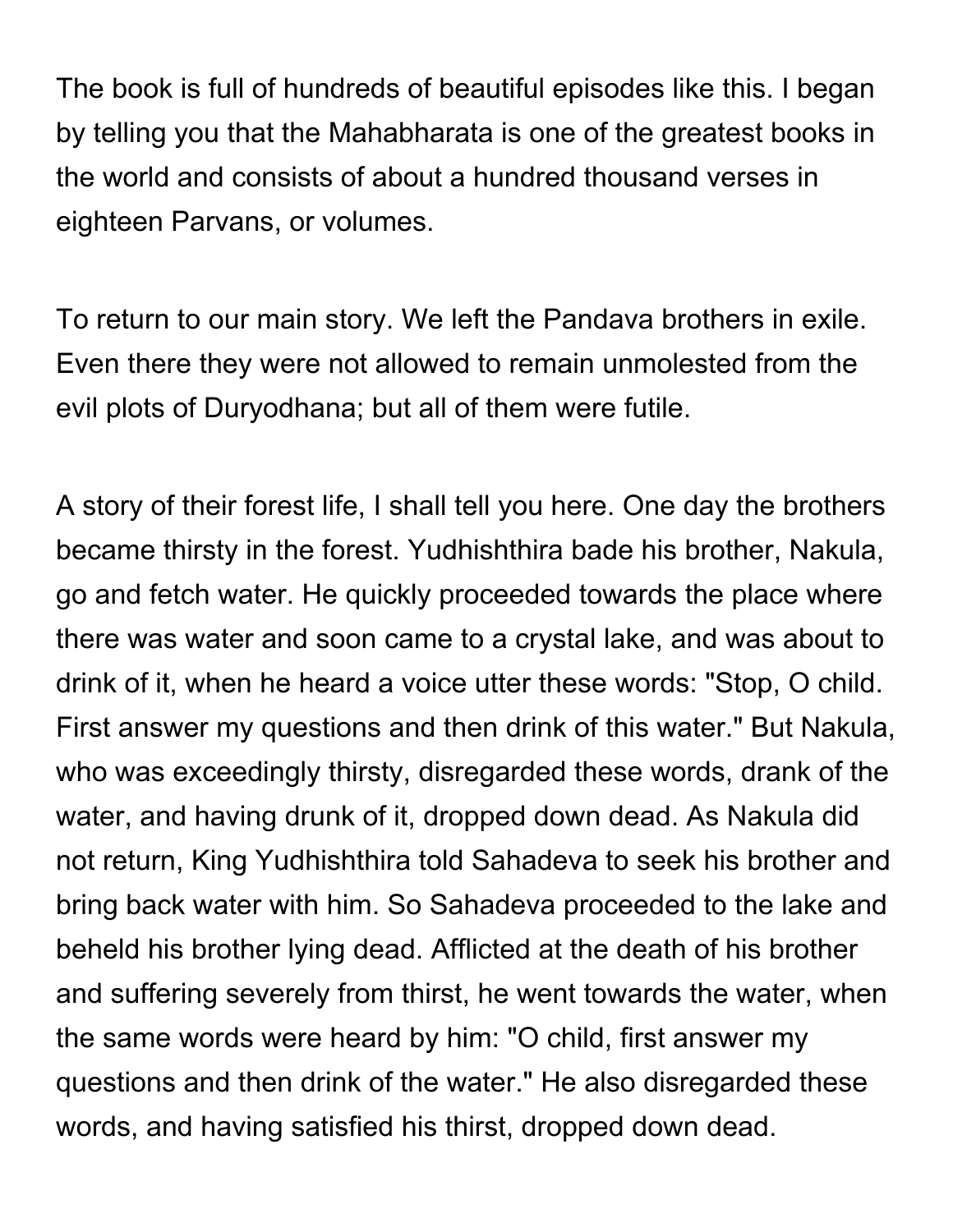Subsequently, Arjuna and Bhima were sent, one after the other, on a similar quest; but neither returned, having drunk of the lake and dropped down dead. Then Yudhishthira rose up to go in search of his brothers. At length, he came to the beautiful lake and saw his brothers lying dead. His heart was full of grief at the sight, and he began to lament. Suddenly he heard the same voice saying, "Do not, O child, act rashly. I am a Yaksha living as a crane on tiny fish. It is by me that thy younger brothers have been brought under the sway of the Lord of departed spirits. If thou, O Prince, answer not the questions put by me even thou shalt number the fifth corpse. Having answered my questions first, do thou, O Kunti's son, drink and carry away as much as thou requires"." Yudhishthira replied, "I shall answer thy questions according to my intelligence. Do thou ask met" The Yaksha then asked him several questions, all of which Yudhishthira answered satisfactorily. One of the questions asked was: "What is the most wonderful fact in this world?" "We see our fellow-beings every moment falling off around us; but those that are left behind think that they will never die. This is the most curious fact: in face of death, none believes that he will die! " Another question asked was: "What is the path of knowing the secret of religion?" And Yudhishthira answered, "By argument nothing can be settled; doctrines there are many; various are the scriptures, one part contradicting the other. There are not two sages who do not differ in their opinions. The secret of religion is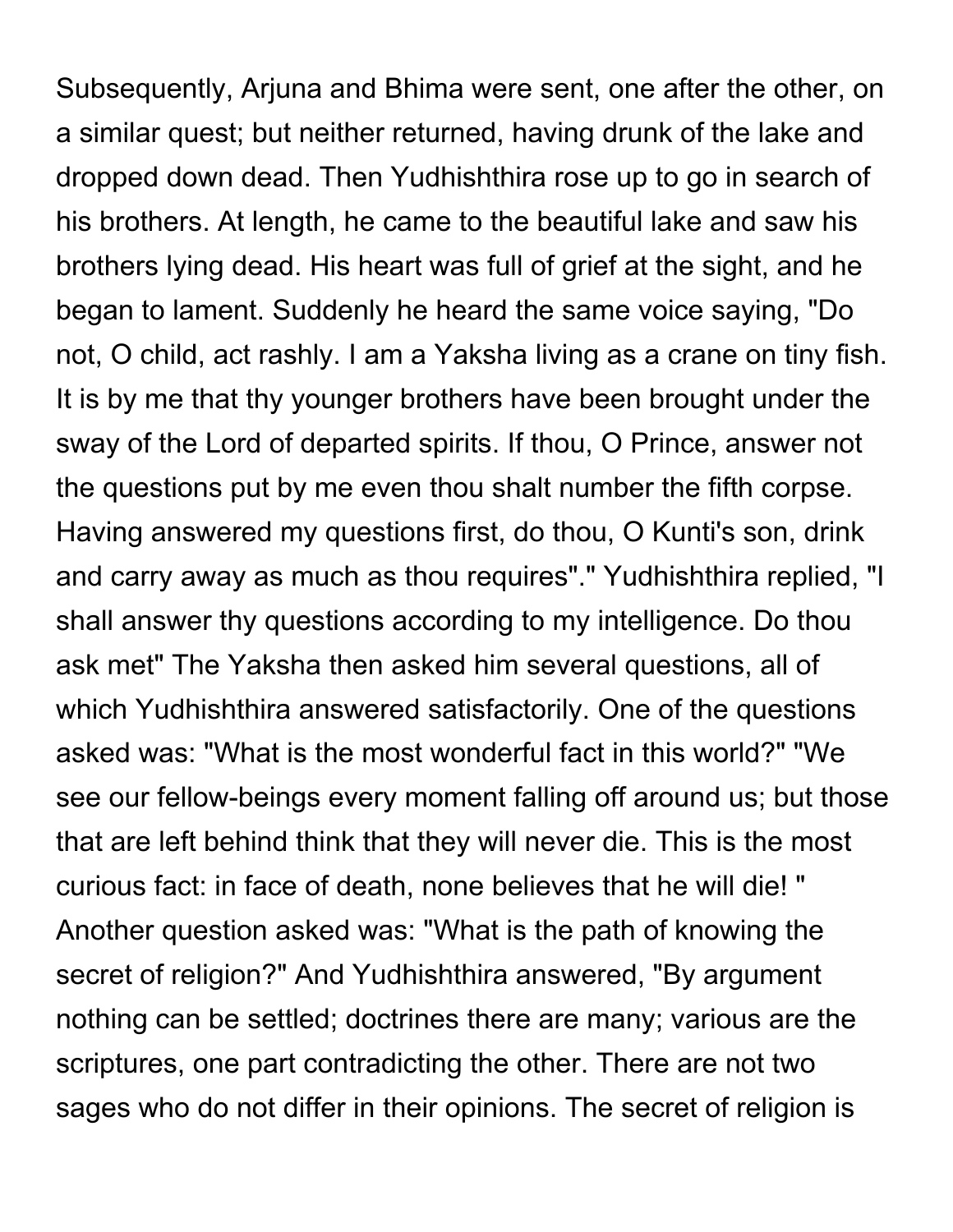buried deep, as it were, in dark caves. So the path to be followed is that which the great ones have trodden." Then the Yaksha said, "I am pleased. I am Dharma, he God of Justice in the form of the crane. I came to test you. Now, your brothers, see, not one of them is dead. It is all my magic. Since abstention from injury is regarded by thee as higher than both profit and pleasure, therefore, let all thy brothers live, O Bull of the Bharata race." And at these words of the Yaksha, the Pandavas rose up.

Here is a glimpse of the nature of King Yudhishthira. We find by his answers that he was more of a philosopher, more of a Yogi, than a king.

Now, as the thirteenth year of the exile was drawing nigh, the Yaksha bade them go to Virâta's kingdom and live there in such disguises as they would think best.

So, after the term of the twelve years' exile had expired, they went to the kingdom of Virata in different disguises to spend the remaining one year in concealment, and entered into menial service in the king's household. Thus Yudhishthira became a Brâhmana courtier of the king, as one skilled in dice; Bhima was appointed a cook; Arjuna, dressed as a eunuch, was made a teacher of dancing and music to Uttarâ, the princess, and remained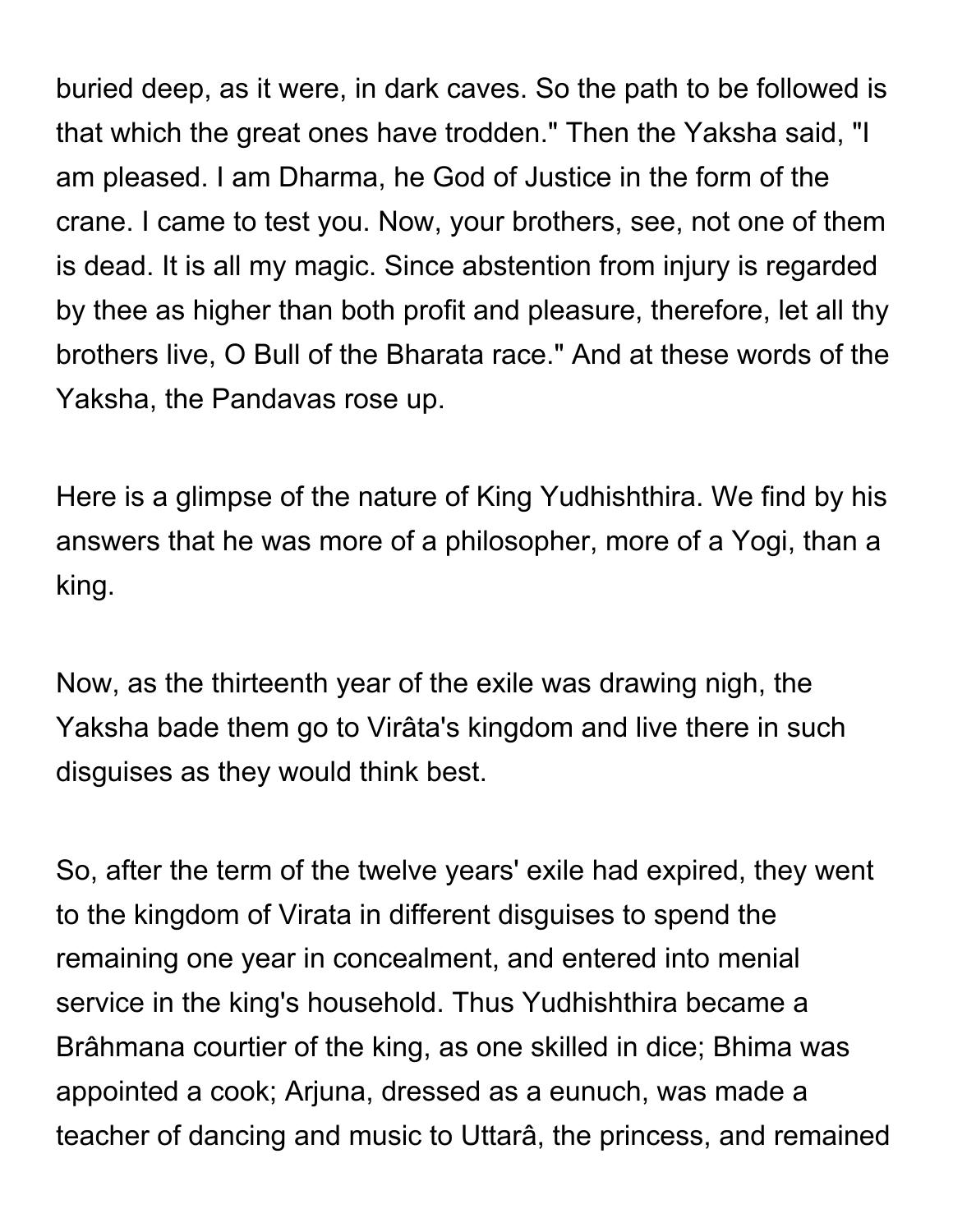in the inner apartments of the king; Nakula became the keeper of the king's horses; and Sahadeva got the charge of the cows; and Draupadi, disguised as a waiting-woman, was also admitted into the queen's household. Thus concealing their identity the Pandava brothers safely spent a year, and the search of Duryodhana to find them out was of no avail. They were only discovered just when the year was out.

Then Yudhishthira sent an ambassador to Dhritarashtra and demanded that half of the kingdom should, as their share, be restored to them. But Duryodhana hated his cousins and would not consent to their legitimate demands. They were even willing to accept a single province, nay, even five villages. But the headstrong Duryodhana declared that he would not yield without fight even as much land as a needle's point would hold. Dhritarashtra pleaded again and again for peace, but all in vain. Krishna also went and tried to avert the impending war and death of kinsmen, so did the wise elders of the royal court; but all negotiations for a peaceful partition of the kingdom were futile. So, at last, preparations were made on both sides for war, and all the warlike nations took part in it.

The old Indian customs of the Kshatriyas were observed in it. Duryodhana took one side, Yudhishthira the other. From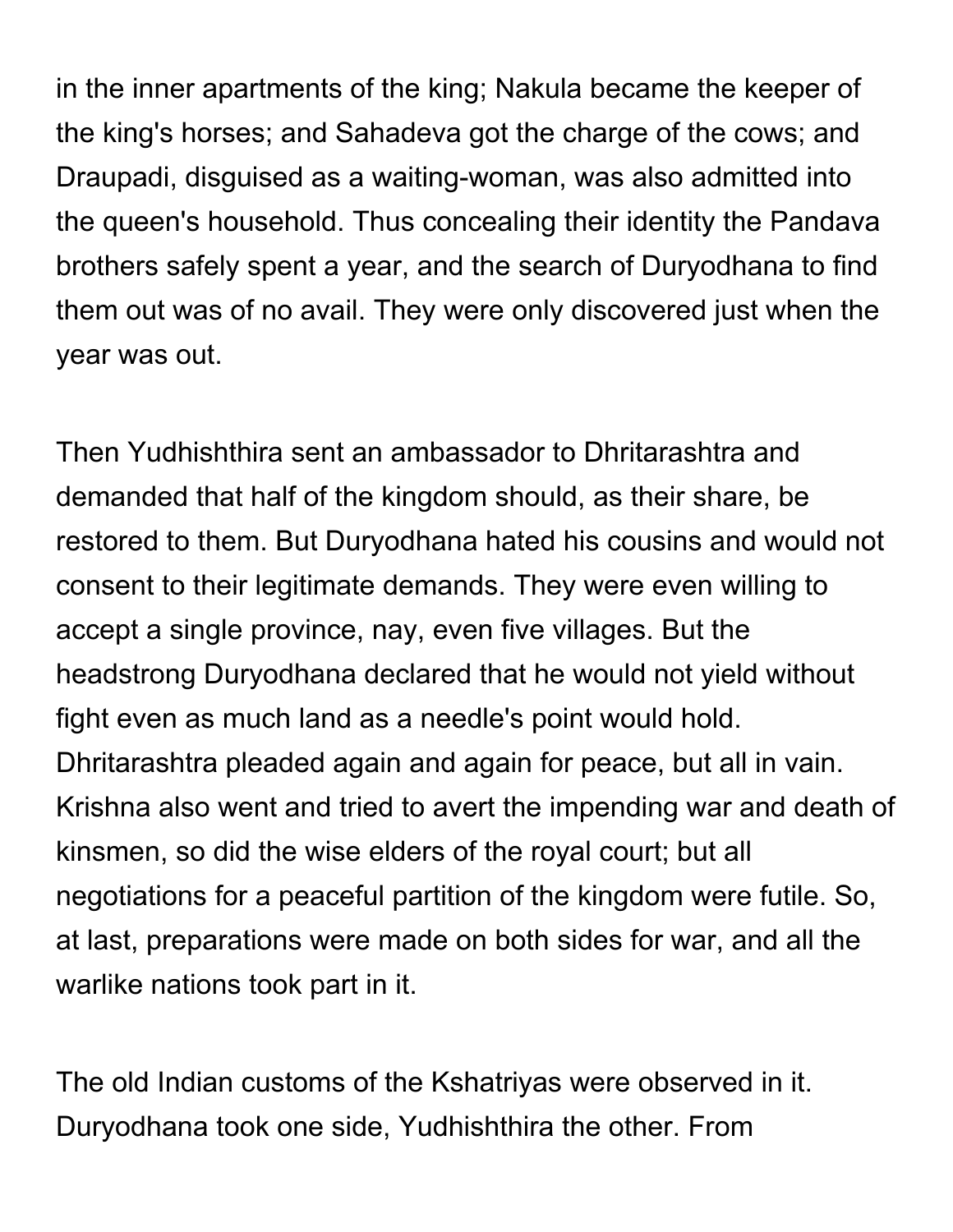Yudhishthira messengers were at once sent to all the surrounding kings, entreating their alliance, since honourable men would grant the request that first reached them. So, warriors from all parts assembled to espouse the cause of either the Pandavas or the Kurus according to the precedence of their requests; and thus one brother joined this side, and the other that side, the father on one side, and the son on the other. The most curious thing was the code of war of those days; as soon as the battle for the day ceased and evening came, the opposing parties were good friends, even going to each other's tents; however, when the morning came, again they proceeded to fight each other. That was the strange trait that the Hindus carried down to the time of the Mohammedan invasion. Then again, a man on horseback must not strike one on foot; must not poison the weapon; must not vanquish the enemy in any unequal fight, or by dishonesty; and must never take undue advantage of another, and so on. If any deviated from these rules he would be covered with dishonour and shunned. The Kshatriyas were trained in that way. And when the foreign invasion came from Central Asia, the Hindus treated the invaders in the selfsame way. They defeated them several times, and on as many occasions sent them back to their homes with presents etc. The code laid down was that they must not usurp anybody's country; and when a man was beaten, he must be sent back to his country with due regard to his position. The Mohammedan conquerors treated the Hindu kings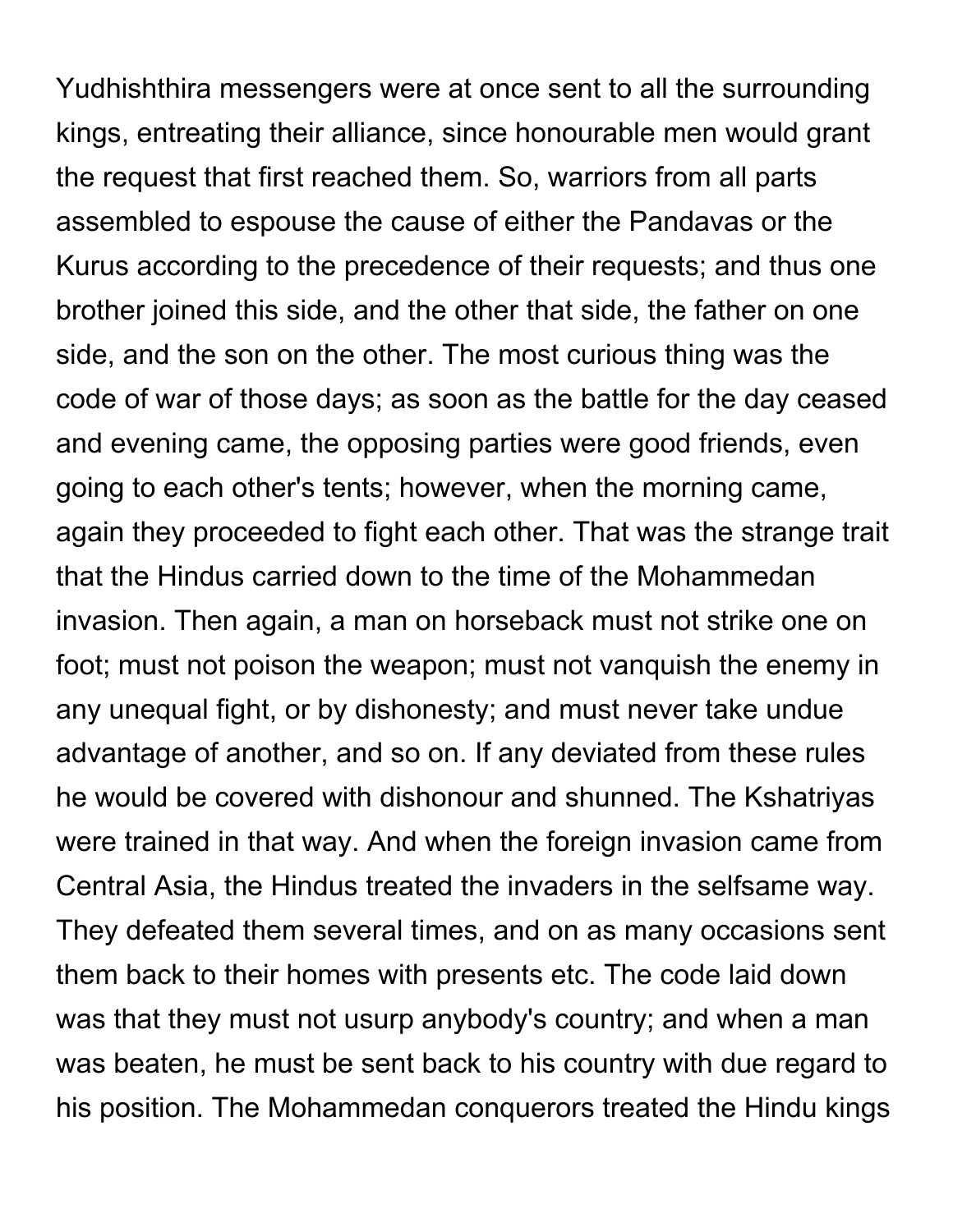differently, and when they got them once, they destroyed them without remorse.

Mind you, in those days — in the times of our story, the poem says — the science of arms was not the mere use of bows and arrows at all; it was magic archery in which the use of Mantras, concentration, etc., played a prominent part. One man could fight millions of men and burn them at will. He could send one arrow, and it would rain thousands of arrows and thunder; he could make anything burn, and so on — it was all divine magic. One fact is most curious in both these poems — the Ramayana and the Mahabharata — along with these magic arrows and all these things going on, you see the cannon already in use. The cannon is an old, old thing, used by the Chinese and the Hindus. Upon the walls of the cities were hundreds of curious weapons made of hollow iron tubes, which filled with powder and ball would kill hundreds of men. The people believed that the Chinese, by magic, put the devil inside a hollow iron tube, and when they applied a little fire to a hole, the devil came out with a terrific noise and killed many people.

So in those old days, they used to fight with magic arrows. One man would be able to fight millions of others. They had their military arrangements and tactics: there were the foot soldiers, termed the Pâda; then the cavalry, Turaga; and two other divisions which the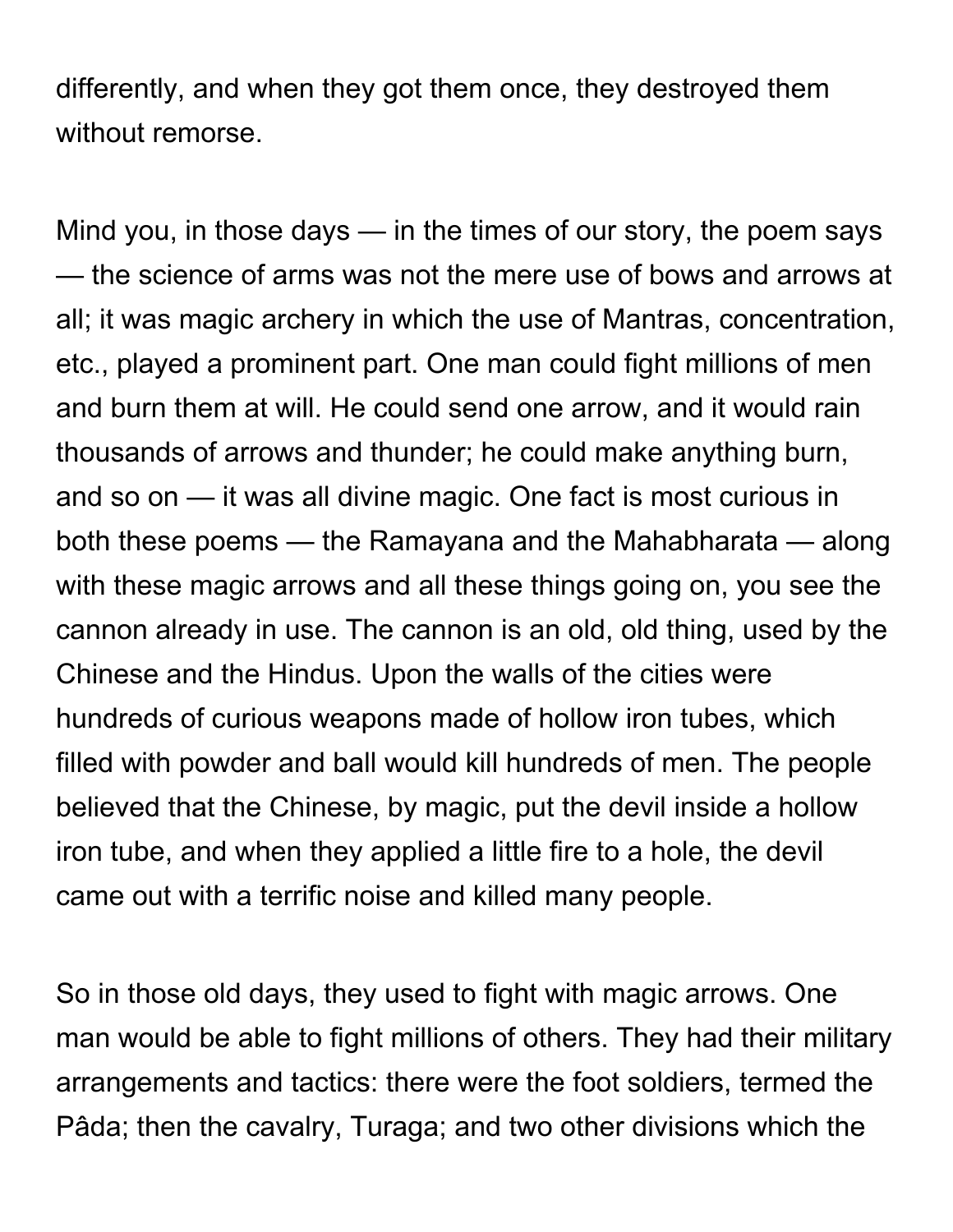moderns have lost and given up — there was the elephant corps hundreds and hundreds of elephants, with men on their backs, formed into regiments and protected with huge sheets of iron mail; and these elephants would bear down upon a mass of the enemy — then, there were the chariots, of course (you have all seen pictures of those old chariots, they were used in every country). These were the four divisions of the army in those old days.

Now, both parties alike wished to secure the alliance of Krishna. But he declined to take an active part and fight in this war, but offered himself as charioteer to Arjuna, and as the friend and counsellor of the Pandavas while to Duryodhana he gave his army of mighty soldiers.

Then was fought on the vast plain of Kurukshetra the great battle in which Bhisma, Drona, Karna, and the brothers of Duryodhana with the kinsmen on both sides and thousands of other heroes fell. The war lasted eighteen days. Indeed, out of the eighteen Akshauhinis of soldiers very few men were left. The death of Duryodhana ended the war in favour of the Pandavas. It was followed by the lament of Gândhâri, the queen and the widowed women, and the funerals of the deceased warriors.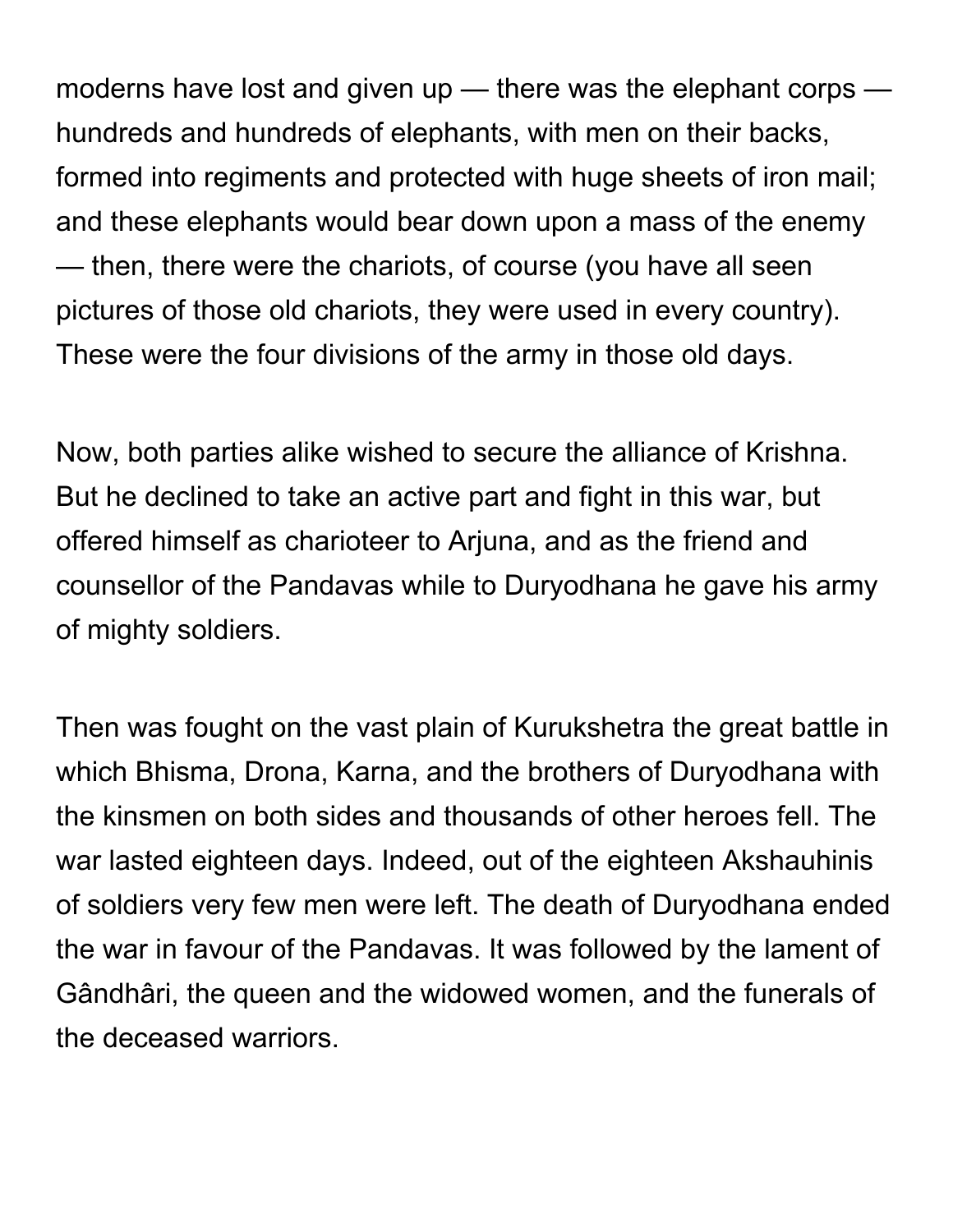The greatest incident of the war was the marvellous and immortal poem of the Gitâ, the Song Celestial. It is the popular scripture of India and the loftiest of all teachings. It consists of a dialogue held by Arjuna with Krishna, just before the commencement of the fight on the battle-field of Kurukshetra. I would advise those of you who have not read that book to read it. If you only knew how much it has influenced your own country even! If you want to know the source of Emerson's inspiration, it is this book, the Gita. He went to see Carlyle, and Carlyle made him a present of the Gita; and that little book is responsible for the Concord Movement. All the broad movements in America, in one way or other, are indebted to the Concord party.

The central figure of the Gita is Krishna. As you worship Jesus of Nazareth as God come down as man so the Hindus worship many Incarnations of God. They believe in not one or two only, but in many, who have come down from time to time, according to the needs of the world, for the preservation of Dharma and destruction of wickedness. Each sect has one, and Krishna is one of them. Krishna, perhaps, has a larger number of followers in India than any other Incarnation of God. His followers hold that he was the most perfect of those Incarnations. Why? "Because," they say, "look at Buddha and other Incarnations: they were only monks, and they had no sympathy for married people. How could they have?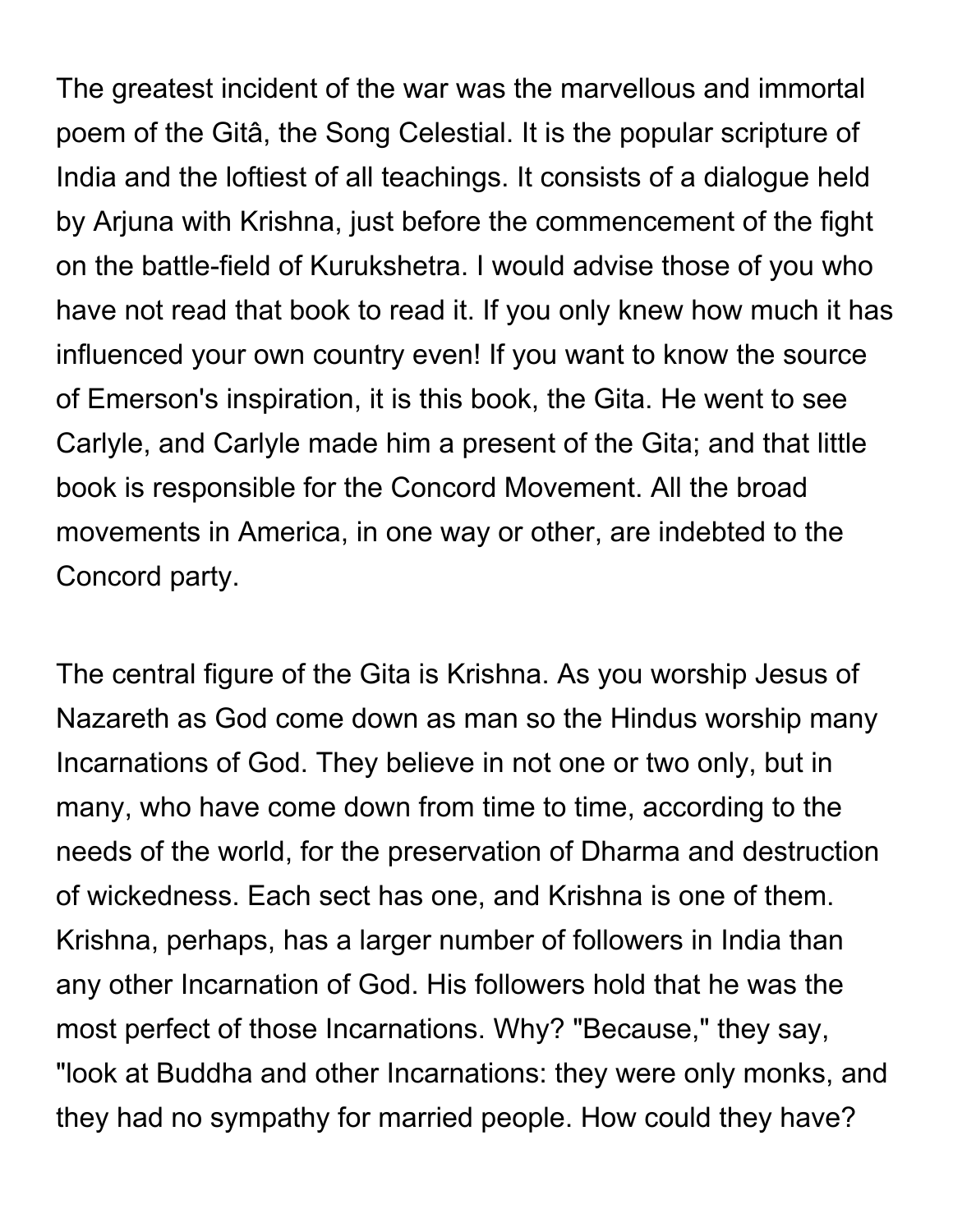But look at Krishna: he was great as a son, as a king, as a father, and all through his life he practiced the marvellous teachings which he preached." "He who in the midst of the greatest activity finds the sweetest peace, and in the midst of the greatest calmness is most active, he has known the secret of life." Krishna shows the way how to do this — by being non-attached: do everything but do not get identified with anything. You are the soul, the pure, the free, all the time; you are the Witness. Our misery comes, not from work, but by our getting attached to something. Take for instance, money: money is a great thing to have, earn it, says Krishna; struggle hard to get money, but don't get attached to it. So with children, with wife, husband, relatives, fame, everything; you have no need to shun them, only don't get attached. There is only one attachment and that belongs to the Lord, and to none other. Work for them, love them, do good to them, sacrifice a hundred lives, if need be, for them, but never be attached. His own life was the exact exemplification of that.

Remember that the book which delineates the life of Krishna is several thousand years old, and some parts of his life are very similar to those of Jesus of Nazareth. Krishna was of royal birth; there was a tyrant king, called Kamsa, and there was a prophecy that one would be born of such and such a family, who would be king. So Kamsa ordered all the male children to be massacred. The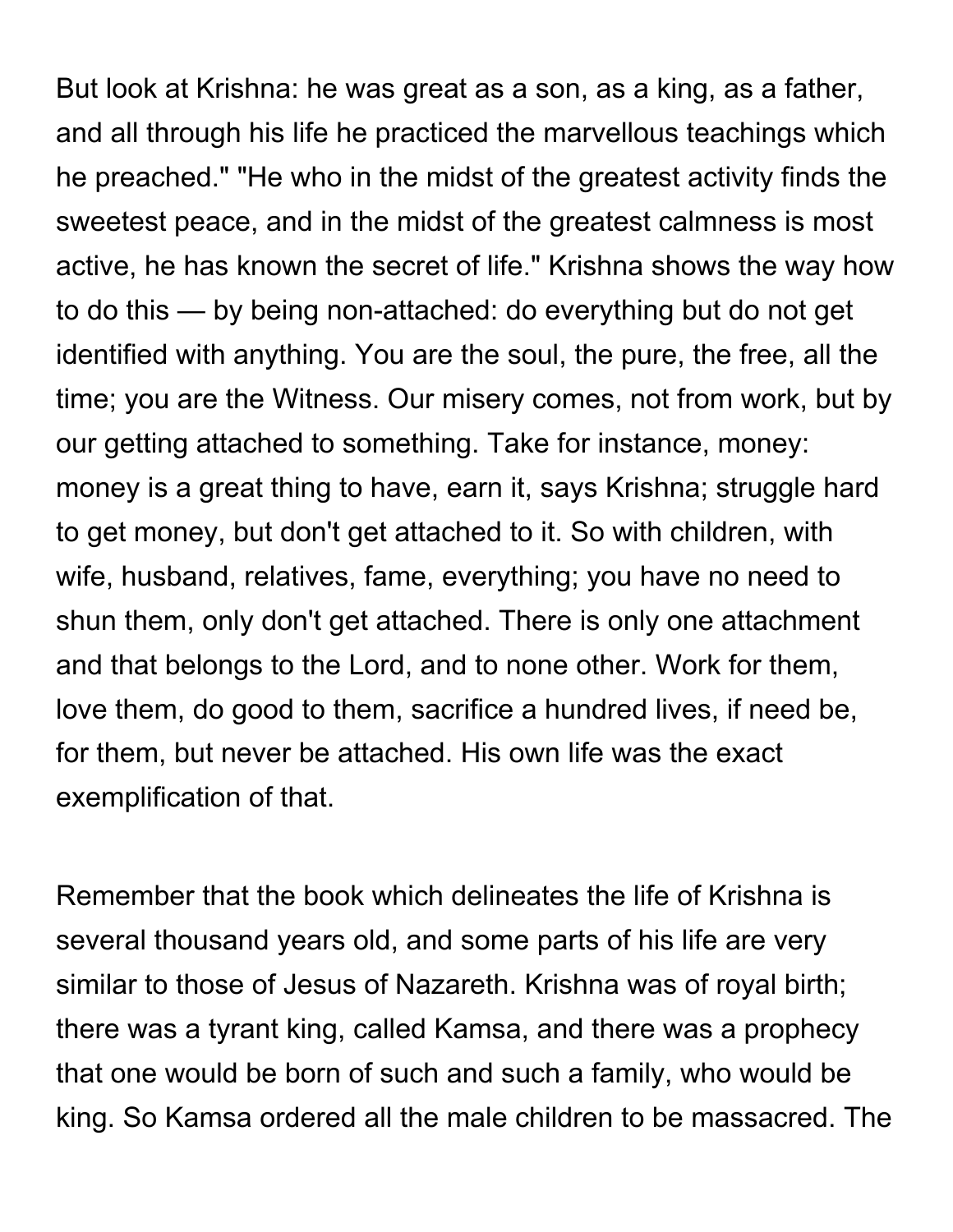father and mother of Krishna were cast by King Kamsa into prison, where the child was born. A light suddenly shone in the prison and the child spoke saying, "I am the Light of the world, born for the good of the world." You find Krishna again symbolically represented with cows — "The Great Cowherd," as he is called. Sages affirmed that God Himself was born, and they went to pay him homage. In other parts of the story, the similarity between the two does not continue.

Shri Krishna conquered this tyrant Kamsa, but he never thought of accepting or occupying the throne himself. He had nothing to do with that. He had done his duty and there it ended.

After the conclusion of the Kurukshetra War, the great warrior and venerable grandsire, Bhishma, who fought ten days out of the eighteen days' battle, still lay on his deathbed and gave instructions to Yudhishthira on various subjects, such as the duties of the king, the duties of the four castes, the four stages of life, the laws of marriage, the bestowing of gifts, etc., basing them on the teachings of the ancient sages. He explained Sânkhya philosophy and Yoga philosophy and narrated numerous tales and traditions about saints and gods and kings. These teachings occupy nearly one-fourth of the entire work and form an invaluable storehouse of Hindu laws and moral codes. Yudhishthira had in the meantime been crowned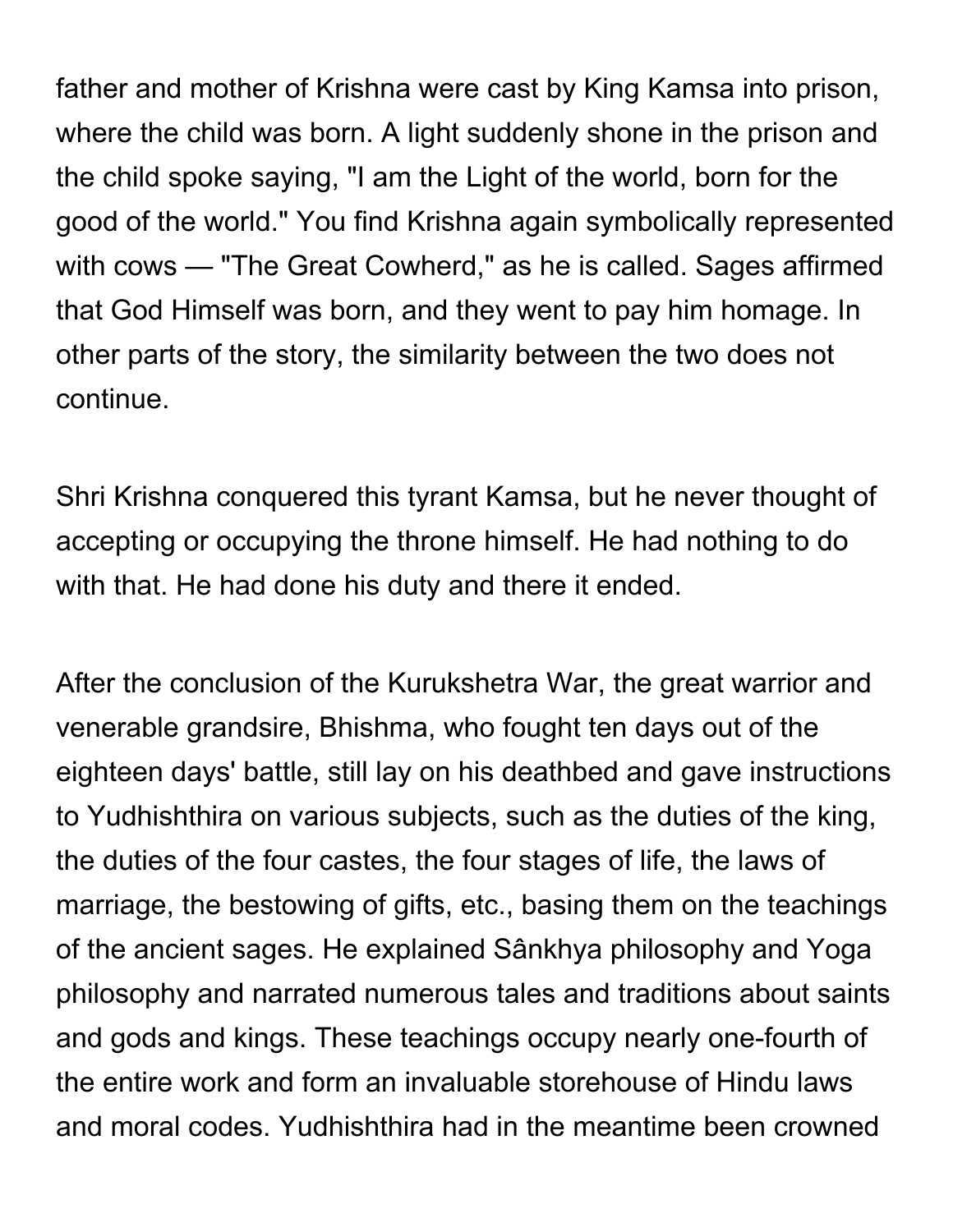king. But the awful bloodshed and extinction of superiors and relatives weighed heavily on his mind; and then, under the advice of Vyasa, he performed the Ashvamedha sacrifice.

After the war, for fifteen years Dhritarashtra dwelt in peace and honour, obeyed by Yudhishthira and his brothers. Then the aged monarch leaving Yudhishthira on the throne, retired to the forest with his devoted wife and Kunti, the mother of the Pandava brothers, to pass his last days in asceticism.

Thirty-six years had now passed since Yudhishthira regained his empire. Then came to him the news that Krishna had left his mortal body. Krishna, the sage, his friend, his prophet, his counsellor, had departed. Arjuna hastened to Dwârâka and came back only to confirm the sad news that Krishna and the Yâdavas were all dead. Then the king and the other brothers, overcome with sorrow, declared that the time for them to go, too, had arrived. So they cast off the burden of royalty, placed Parikshit, the grandson of Arjuna, on the throne, and retired to the Himalayas, on the Great Journey, the Mahâprasthâna. This was a peculiar form of Sannyâsa. It was a custom for old kings to become Sannyasins. In ancient India, when men became very old, they would give up everything. So did the kings. When a man did not want to live any more, then he went towards the Himalayas, without eating or drinking and walked on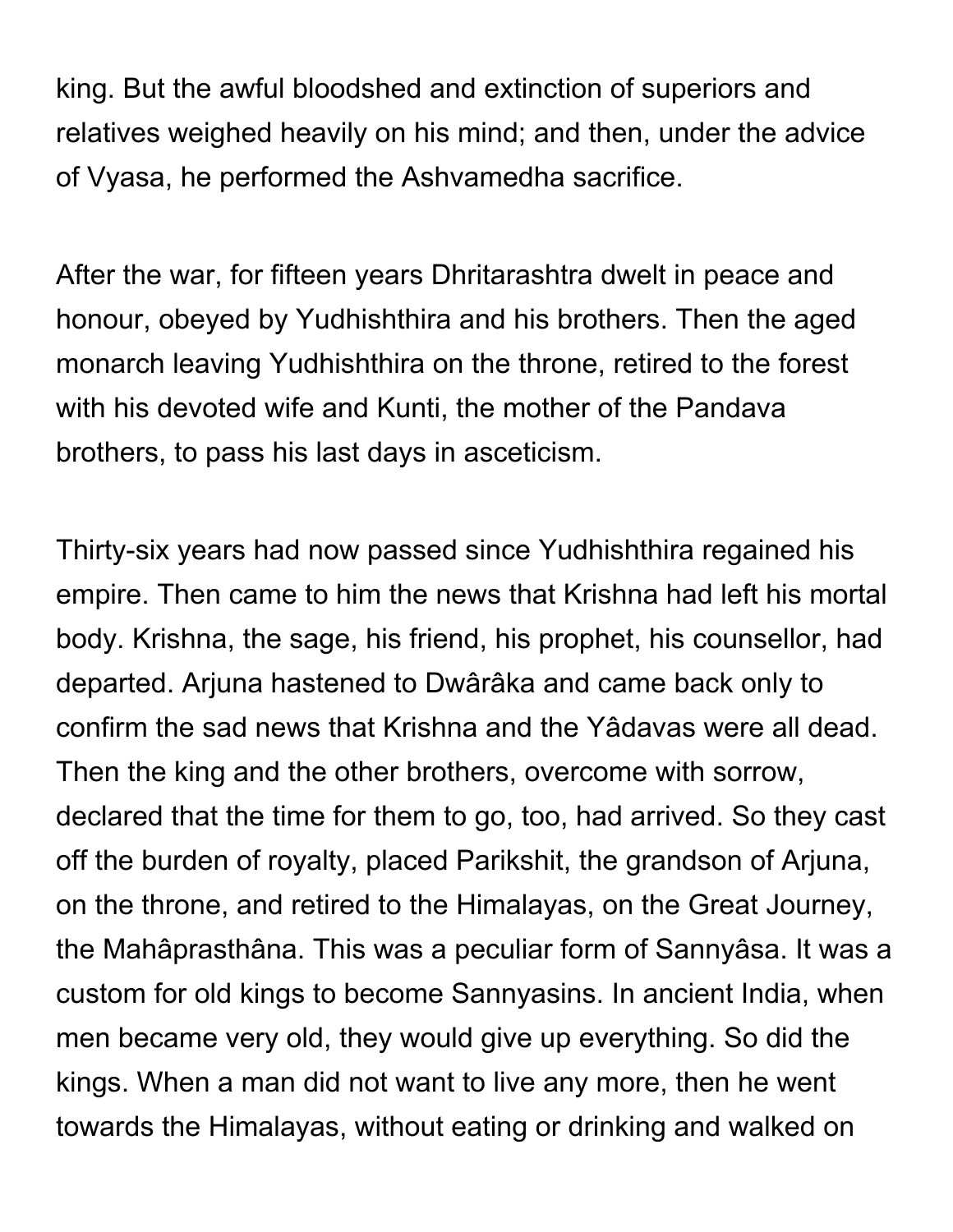and on till the body failed. All the time thinking of God, be just marched on till the body gave way.

Then came the gods, the sages, and they told King Yudhishthira that he should go and reach heaven. To go to heaven one has to cross the highest peaks of the Himalayas. Beyond the Himalayas is Mount Meru. On the top of Mount Meru is heaven. None ever went there in this body. There the gods reside. And Yudhishthira was called upon by the gods to go there.

So the five brothers and their wife clad themselves in robes of bark, and set out on their journey. On the way, they were followed by a dog. On and on they went, and they turned their weary feet northward to where the Himalayas lifts his lofty peaks, and they saw the mighty Mount Meru in front of them. Silently they walked on in the snow, until suddenly the queen fell, to rise no more. To Yudhishthira who was leading the way, Bhima, one of the brothers, said, "Behold, O King, the queen has fallen." The king shed tears, but he did not look back. "We are going to meet Krishna," he says. "No time to look back. March on." After a while, again Bhima said, "Behold, our brother, Sahadeva has fallen." The king shed tears; but paused not. "March on," he cried.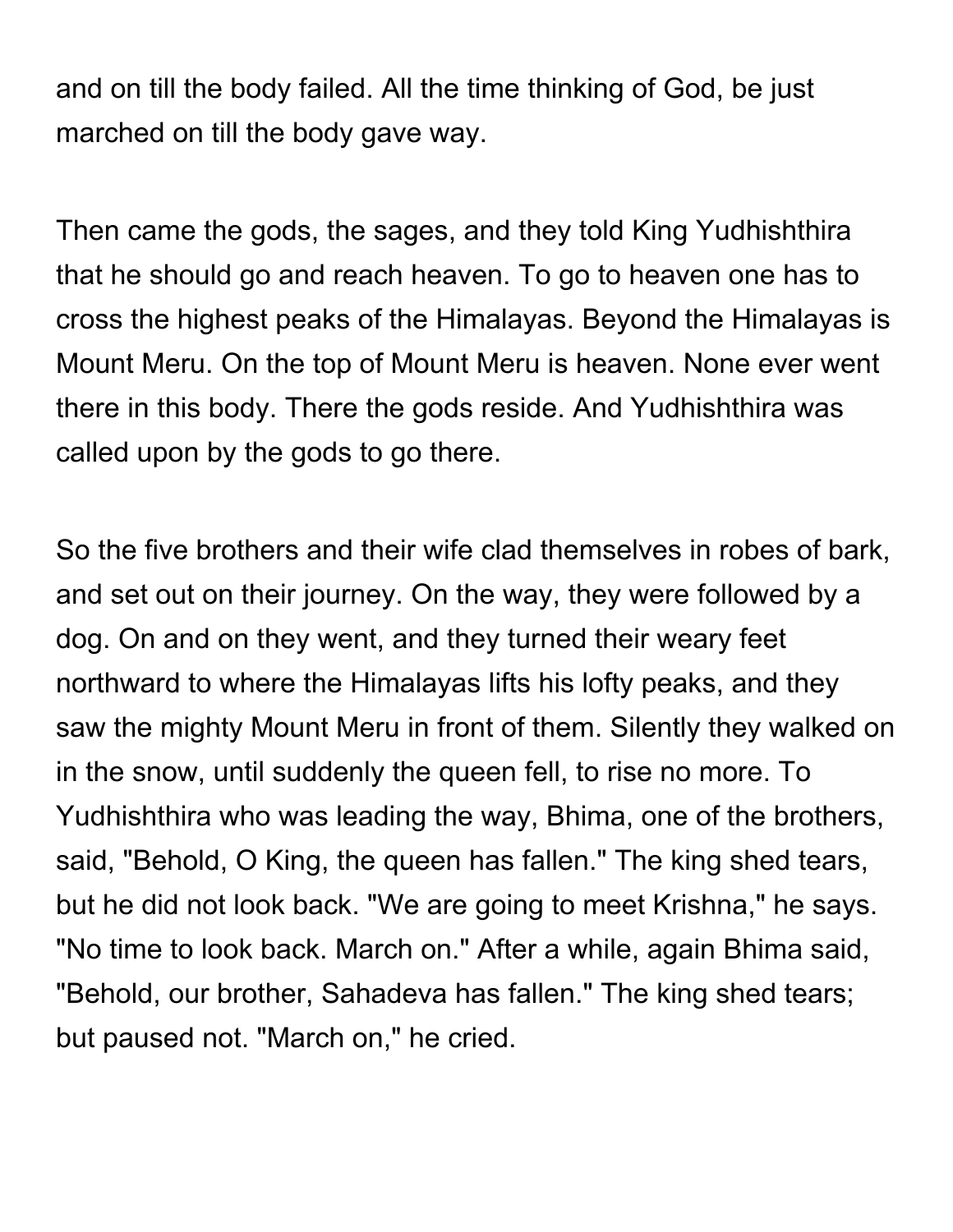One after the other, in the cold and snow, all the four brothers dropped down, but unshaken, though alone, the king advanced onward. Looking behind, he saw the faithful dog was still following him. And so the king and the dog went on, through snow and ice, over hill and dale, climbing higher and higher, till they reached Mount Meru; and there they began to hear the chimes of heaven, and celestial flowers were showered upon the virtuous king by the gods. Then descended the chariot of the gods, and Indra prayed him, "Ascend in this chariot, greatest of mortals: thou that alone art given to enter heaven without changing the mortal body." But no, that Yudhishthira would not do without his devoted brothers and his queen; then Indra explained to him that the brothers had already gone thither before him.

And Yudhishthira looked around and said to his dog, "Get into the chariot, child." The god stood aghast. "What! the dog?" he cried. "Do thou cast off this dog! The dog goeth not to heaven! Great King, what dost thou mean? Art thou mad? Thou, the most virtuous of the human race, thou only canst go to heaven in thy body." "But he has been my devoted companion through snow and ice. When all my brothers were dead, my queen dead, he alone never left me. How can I leave him now?" "There is no place in heaven for men with dogs. He has to be left behind. There is nothing unrighteous in this." "I do not go to heaven," replied the king, "without the dog. I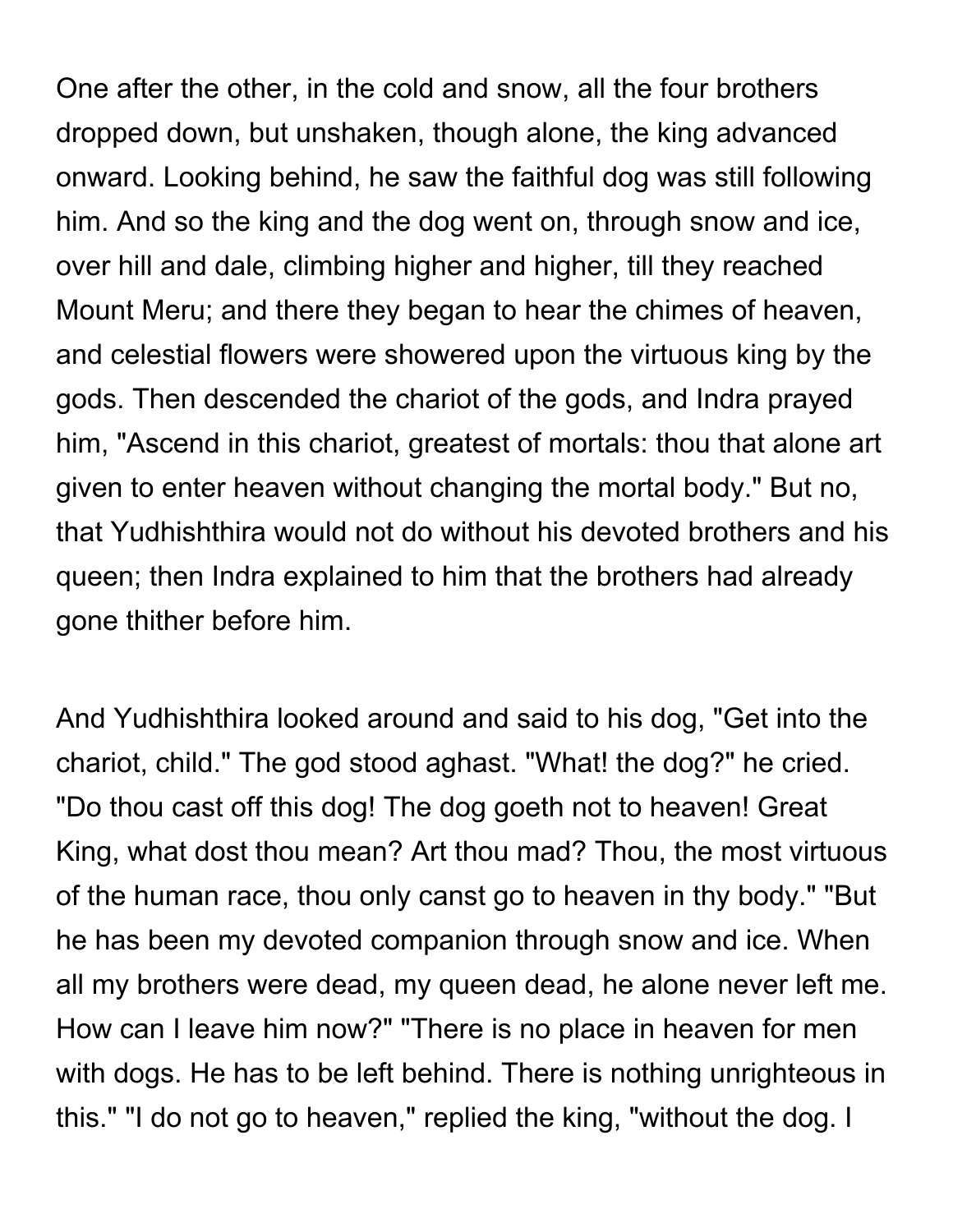shall never give up such a one who has taken refuge with me, until my own life is at an end. I shall never swerve from righteousness, nay, not even for the joys of heaven or the urging of a god." "Then," said Indra, "on one condition the dog goes to heaven. You have been the most virtuous of mortals and he has been a dog, killing and eating animals; he is sinful, hunting, and taking other lives. You can exchange heaven with him. "Agreed," says the king. "Let the dog go to heaven."

At once, the scene changed. Hearing these noble words of Yudhishthira, the dog revealed himself as Dharma; the dog was no other than Yama, the Lord of Death and Justice. And Dharma exclaimed, "Behold, O King, no man was ever so unselfish as thou, willing to exchange heaven with a little dog, and for his sake disclaiming all his virtues and ready to go to hell even for him. Thou art well born, O King of kings. Thou hast compassion for all creatures, O Bhârata, of which this is a bright example. Hence, regions of undying felicity are thine! Thou hast won them, O King, and shine is a celestial and high goal."

Then Yudhishthira, with Indra, Dharma, and other gods, proceeds to heaven in a celestial car. He undergoes some trials, bathes in the celestial Ganga, and assumes a celestial body. He meets his brothers who are now immortals, and all at last is bliss.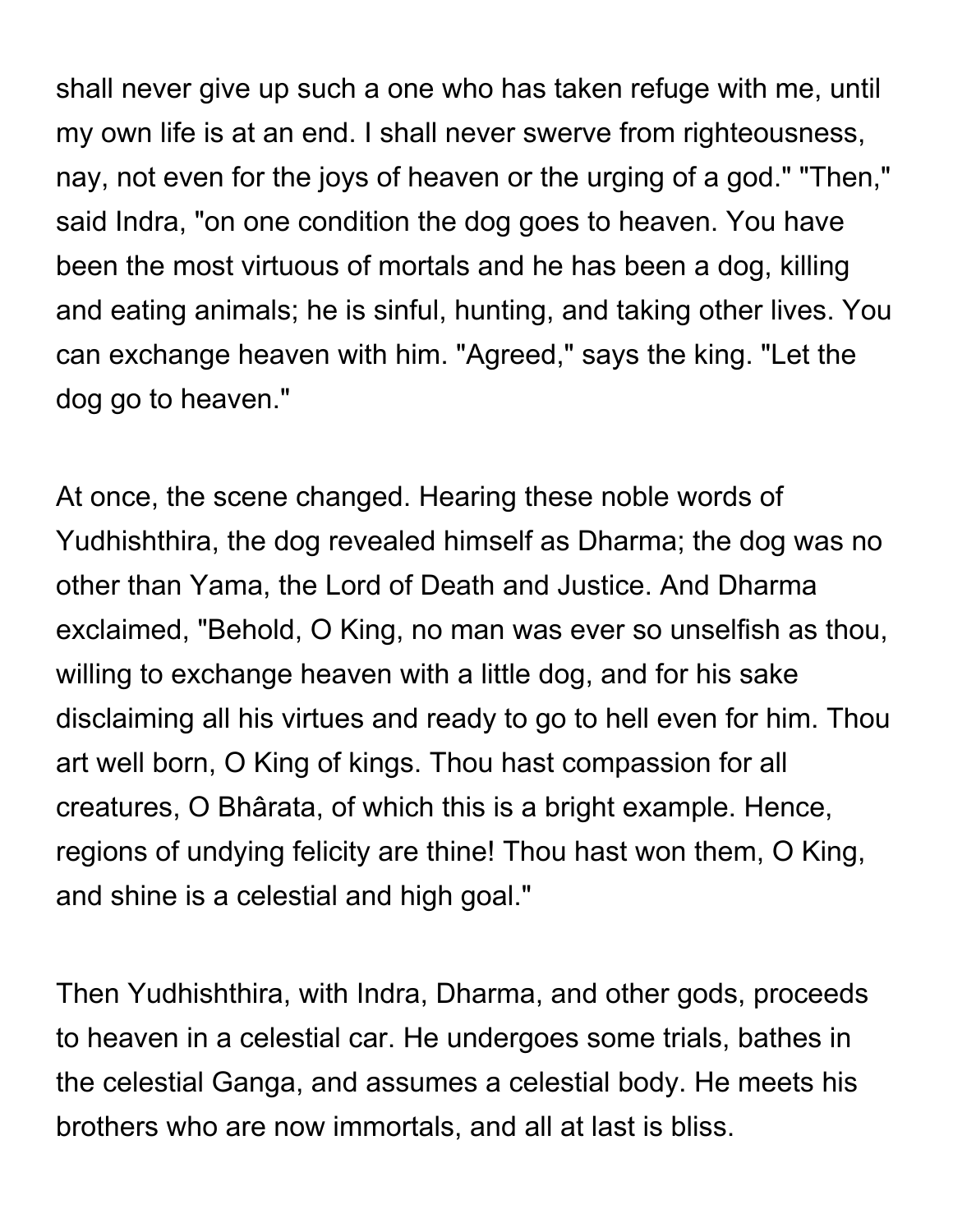Thus ends the story of the Mahabharata, setting forth in a sublime poem the triumph of virtue and defeat of vice.

In speaking of the Mahabharata to you, it is simply impossible for me to present the unending array of the grand and majestic characters of the mighty heroes depicted by the genius and master-mind of Vyasa. The internal conflicts between righteousness and filial affection in the mind of the god-fearing, yet feeble, old, blind King Dhritarashtra; the majestic character of the grandsire Bhishma; the noble and virtuous nature of the royal Yudhishthira, and of the other four brothers, as mighty in valour as in devotion and loyalty; the peerless character of Krishna, unsurpassed in human wisdom; and not less brilliant, the characters of the women — the stately queen Gandhari, the loving mother Kunti, the ever-devoted and all-suffering Draupadi — these and hundreds of other characters of this Epic and those of the Ramayana have been the cherished heritage of the whole Hindu world for the last several thousands of years and form the basis of their thoughts and of their moral and ethical ideas. In fact, the Ramayana and the Mahabharata are the two encyclopaedias of the ancient Aryan life and wisdom, portraying an ideal civilisation which humanity has yet to aspire after.